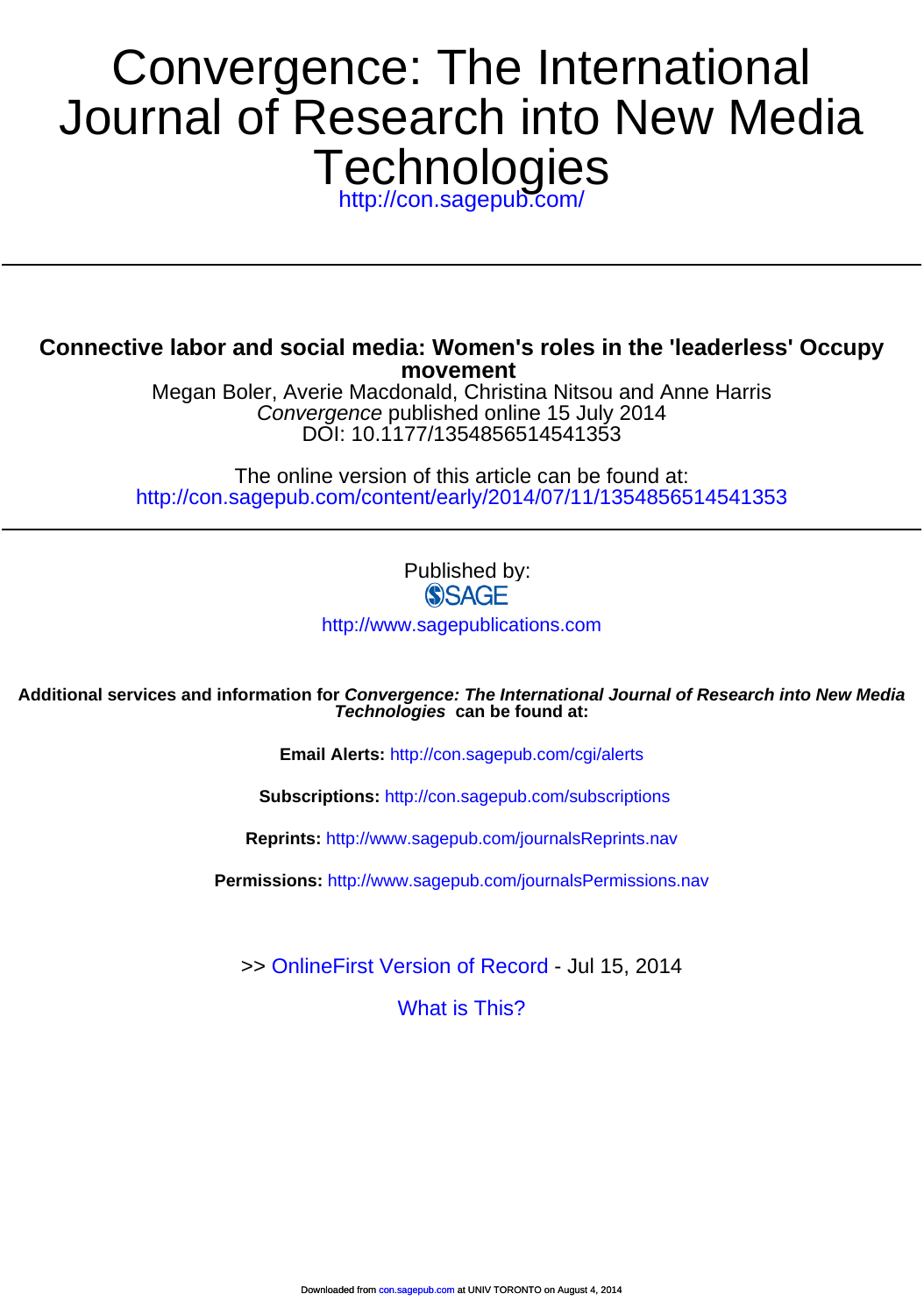Connective labor and social media: Women's roles in the 'leaderless' Occupy movement

CONVERGENCE

Convergence: The International Journal of Research into New Media Technologies 1–23 © The Author(s) 2014 Reprints and permission: [sagepub.co.uk/journalsPermissions.nav](http://www.sagepub.co.uk/journalsPermissions.nav) DOI: 10.1177/1354856514541353 [con.sagepub.com](http://con.sagepub.com)



Megan Boler University of Toronto, Canada

Averie Macdonald University of Toronto, Canada

Christina Nitsou

University of Toronto, Canada

# Anne Harris

Monash University, Australia

## **Abstract**

This article draws upon the insights of 75 Occupy activists from Toronto and across the United States interviewed as part of the 3-year study 'Social Media in the Hands of Young Citizens'. This article highlights three major roles adopted by women in the so-called leaderless, horizontally structured Occupy movement – both within the offline, face-to-face General Assembly meetings held during the Occupy encampments and within the online spaces of Facebook pages, Web sites, affinity groups, and working committees. As key participants in the movement, women used social technologies such as Facebook, Twitter, and livestreaming as modes of activist engagement, developing unique roles such as that of the 'Admin' (Social Media Administrator), the 'Documentarian', and the 'Connector'. The women's adoption of these roles illustrates, we argue, the emerging notion of 'connective labor' an extended enactment of Bennett and Segerberg's (2012) notion of 'the logic of connective action', augmenting its logic to reveal the often hidden labor of women in sustaining the networked and affective dimension of social movements. This article highlights the gendered, hybrid, embodied, and material nature of women's connective labor that has supported, and in many ways sustained, the contemporary Occupy movement.

Corresponding author:

Megan Boler, University of Toronto/OISE, 252 Bloor St West, Toronto, M5S 1V6, Canada. Email: megan.boler@utoronto.ca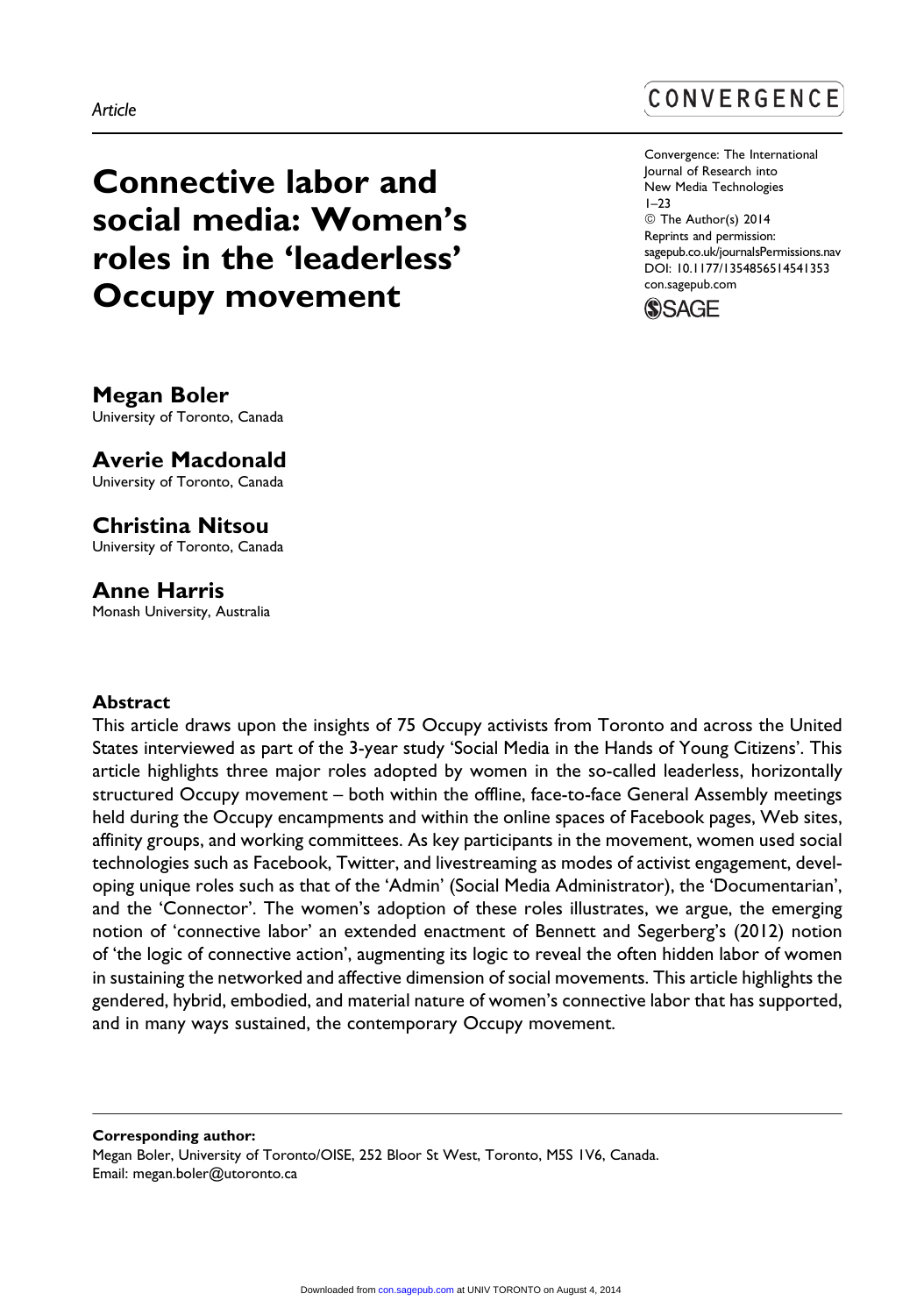#### Keywords

Connective labor, direct action democracy, emotional labor, gender, horizontalism, hybrid social movements, ICTs and social media, Occupy Wall Street, participatory culture, women activists

# Introduction

OWS isn't a protest, it's a process. (Dietz, 2013)

The innovative creativity of contemporary hybrid social movements arises, significantly, from the adaptation of feminist organizing tactics including horizontalism, consensus-based decision making, and the 'logic of connective action' (Bennett and Segerberg, 2012: 748). Yet the Occupy Wall Street (OWS) and broader Occupy Movement (hereafter referred to as 'Occupy') have been dismissed by some as a social outcry, not a social movement, thereby missing in many ways precisely that which is most notable and innovative about it. One primary reason for this misreading is the movement's supposed lack of identifiable goals – a perception that is exacerbated by the 'leaderless', horizontal structure characteristic of this and numerous other contemporary social movements. Yet similar critiques of capitalism, greed, and economic injustice that grounded Occupy are most recently emerging from unexpected sources; in the spring of 2014 author Thomas Piketty's bestselling book *Capital in the 21st Century* offers a new lens on the OWS critiques of capitalism's inherent flaws, including the debilitating myth that meritocracy levels the playing field. This surprise bestseller exemplifies, to some, a crystallization of 'a conversation that America should have ... had a long time time ago' (Moore, 2014), in which 'there are two ways to change a society: from the bottom, and from the top. Occupy Wall Street tried it the first way, and paved the road with populism. Thomas Piketty is going for the second way' (Moore, 2014). Piketty's approach augments the arguments made not only by Occupy activists but by diverse antiglobalization movements kicked off by the 1999 'Battle of Seattle' WTO protests that represent a plurality of analyses against global capitalism.

This same plurality of Occupy messages, and absence of a centralized leadership group to personify the movement, prohibits traditional media commentators from pursuing singular and simplistic sound bytes and defies mainstream conceptions of what counts as politics.

The persistent media response to Occupy has been the question, 'What does Occupy want?' This question inaugurates the dynamic of gender ventriloquism by suggesting that Occupy, despite its prolific website publication and 24/7 broadcasts, does not know, and has not stated, what it wants. It positions Occupy as not speaking of its desire, and creates a void to be filled. It neatly re-produces Occupy as lacking its own mind or minds, posing the question also evokes Freud's famous question, 'What do women want?' ... Posing this question positions Occupy, like women in some psychoanalytic theory, as not speaking for itself, as needing someone outside, a male expert, to speak for it. In this way the question feminizes Occupy. (Seuffert, 2013: 14)

Just as traditional media have struggled to decipher the actual and clear demands of Occupiers, so has much of the media reporting and scholarly study on Occupy tended to overlook the genderspecific forms of invisible labor that catalyze, fuel, and sustain this and other such social movements. This essay illustrates the significance of gendered practices of what we term 'connective labor' as a sustaining force within Occupy. We render that labor visible by elaborating practices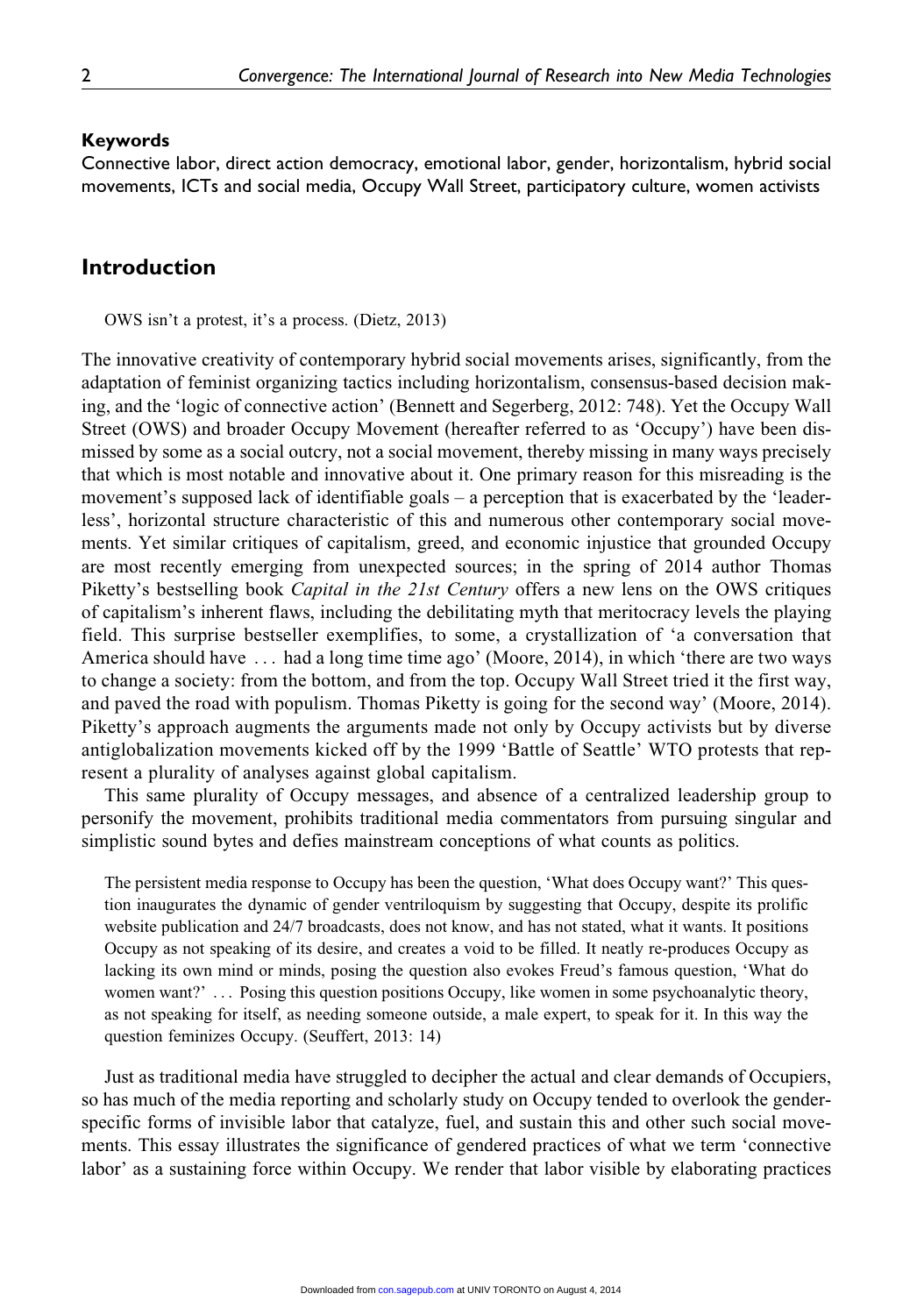and concepts that constitute connective labor as a key affective 'glue' which takes material and immaterial forms. To develop the notion of connective labor, we draw on the findings from our funded, 3-year, mixed-methods research project, which included 75 semi-structured interviews with Occupy participants, to illustrate how women continue to access and intervene in the means of production and communication as part of their indispensable, yet largely invisible, organizing and activist leadership in the movement.

Our study of women's roles within Occupy contributes grounded theoretical evidence of what we are calling connective labor to contemporary scholarship. In so doing, our work begins to address an account of the experiences of the individual, a gap previously identified in contemporary political and sociological social movement scholarship.

## Methods

The 3-year research study, 'Social Media in the Hands of Young Citizens'<sup>1</sup> investigated the motivations and practices of first time and seasoned activists within the context of current global uprisings and protests. Funded by a Canadian Social Sciences and Humanities Research Council grant, our initial work consisted of careful discourse analysis of Occupy-related Web-based content, analyzing Facebook pages, Twitter feeds, and traditional and alternative news coverage. In November 2011, the research began with 50 semi-structured, 30-min interviews on-site with Occupy Toronto camp participants. The following year, we conducted 25 semi-structured interviews with women in 8 cities across North America and 1 woman Occupy leader in Melbourne, Australia. We elected to focus on women in the second phase of interviews in order to address the lack of sustained research on women's contributions with social movements, particularly with respect to social media use.<sup>2</sup> The 25 semi-structured interviews – ranging from one to three hours per interviewee – asked participants to address questions covering topics including their motivations for participating in Occupy, their hopes for the Occupy movement, their social media participation throughout the encampment and postencampment stages of the movement, cross-generational dialogues within the movement, shared texts and philosophies within the movement, and the consciousness raising practices they witnessed throughout their involvement of Occupy.

Through our in-depth research with women participants from nine Occupy sites/cities<sup>3</sup> (including, in some cases, second, follow-up interviews with interviewees), we observed the emergence of new models of 'hybrid' activist organizing. Specifically, we identified three key roles or sets of practices in our interviewees' accounts of their participation in the movement. As we will argue, these roles, which we've named with the umbrella terms of Connector, Documentarian, and Admin (Social Media Administrator), are evidence of the largely invisible digital, immaterial, and affective labor performed by women participants in Occupy and other contemporary social movements, a body of work which we term connective labor.

We begin by briefly contextualizing our emphasis on women's roles within the Occupy movement by drawing on connections articulated by some scholars between Occupy and secondwave feminist organizing practices and histories. Here, we also elaborate on the historical roots of horizontalism that characterize contemporary social movements understood as leaderless movements. In the next section, we detail the emergent forms of digital and social media activist practices taken up by our interviewees and argue why their unique practices can be grouped together to form portraits of new and important organizing roles within Occupy and other movements. In the Conclusion section, we assert the significance of connective labor by bringing it into conversation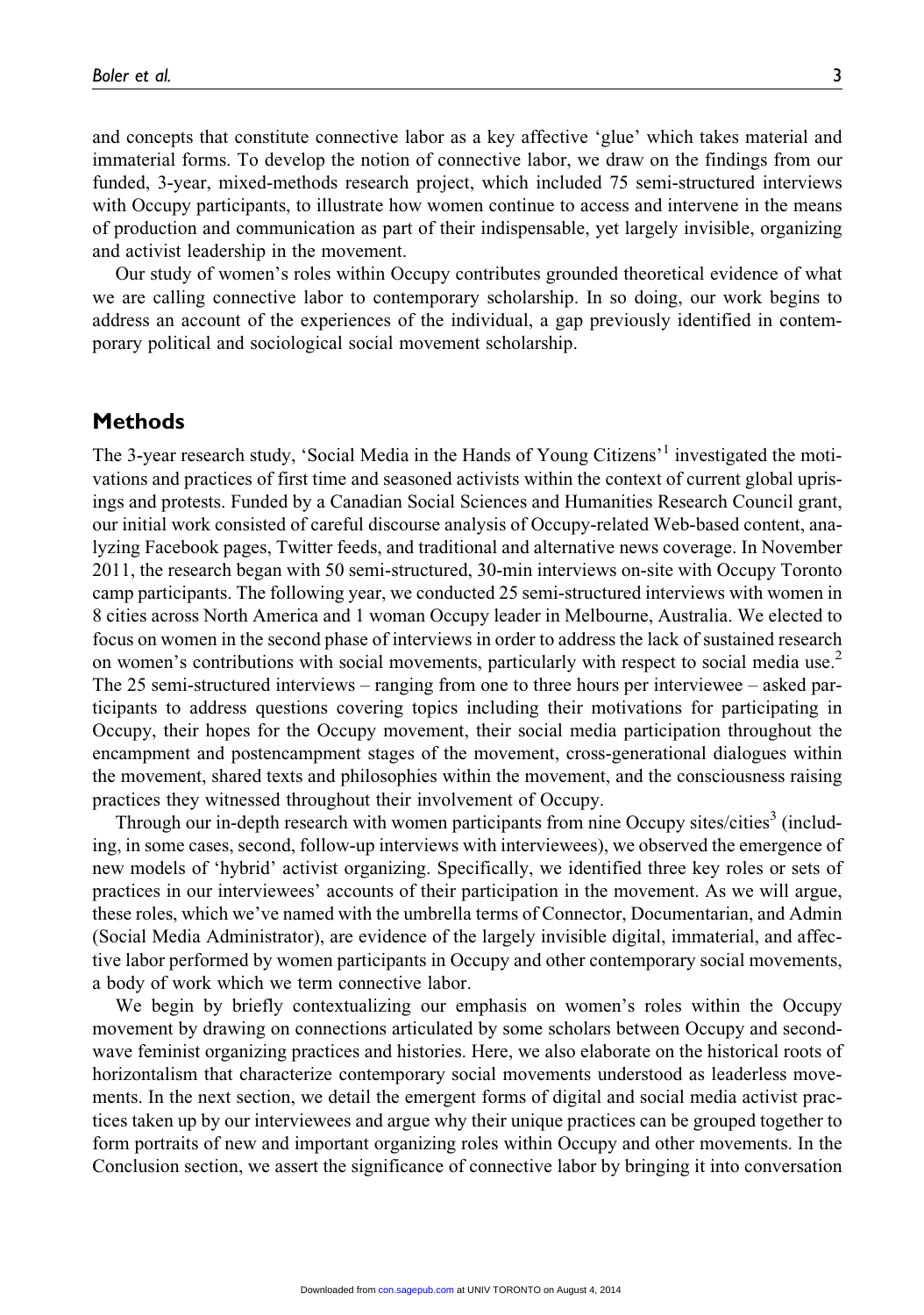with three key concepts that structure current scholarly discussion on social movements, by extending and indeed revisioning each area of thought.

## Contextualizing women's invisible labor in social movements

It is difficult to miss the irony that at a time when women are increasingly adopting distinctive and potent leadership roles within contemporary social movement organizational structures, a commitment to horizontalism and an ethos of leaderless movements renders any identification of leaders unwelcome. However, particularly in movements that have a 'prefigurative dimension' (Epstein, 2002) such as the Occupy movement, there are long-standing and significant ties to feminist values and histories, against which we situate our analysis of women's roles in this section.<sup>4</sup>

First, the often invisible labor of women in Occupy can be situated in relation to a relatively small body of literature addressing women's roles in other social movements. Occupy was distinctively shaped by the values and visions of members (both men and women) who identified as anarchist or even anarcha-feminists. Quiet Rumours: An Anarcha-Feminist Reader (Star, 2012) provides important historical and contemporary accounts of the histories and practices of women and anarchism within different social movements including second-wave feminism.<sup>5</sup> Analyses of women's labor in social movements don't always use the lens of 'feminism', as with the globally diverse practices and ideas of anarcha-feminism, which reflect long histories beyond the scope of this essay in relation to women's labor and roles in social movements. Quiet Rumours (2012) provides several key points tying feminist histories to anarchist movements. The first version of this book (in the 1970s) 'spoke to the important overlap at the intersections of anarchism and the women's liberation movement, an overlap that would, over time, begin to form itself into what we now call anarcha-feminism' (Star, 2012: 6), characterized in the 2002 second edition by two renowned essays regarding some of the very kinds of collective processes engaged in contemporary social movements: Jo Freeman's 'The Tyranny of Structurelessness' (1972) and Cathy Levine's 'The Tyranny of Tyranny' (1975).

Though these texts that grew out of the women's liberation movement are in some ways contradictory to anarchist principles and practice, [editor at time] Dark Star argued that the women's movement had provided an important and concrete glimpse into the revolutionary politics of equality that ultimately defines the anarchist vision of society' (2012: 7). By the 2012 3rd edition, the AK Press Collective writes: 'What does it mean to talk about feminism in a social and political context that has begun – finally – to question the logic of the gender binary?  $(2012: 7)$ 

Addressing the same early connections between feminist practices and social movements, historian Barbara Epstein (2002) details the ways in which the nonviolent direct action networks of antinuclear work in the San Francisco Bay Area in the early 1980s included processes and values drawn directly from feminist organizing such as the importance of community, a strict attention to process, a commitment to consensus decision making and an informal leadership style. As Epstein notes, the consensus process was also known as 'feminist process' (2002: 339). Women's leadership in social movements is equally evident in the histories of the Greenham Commons protest camp in the United Kingdom during the 1980s. As Sasha Roseneil (2000: 35) describes:

Greenham was also formed in a conflictual relationship to aspects of the social movements of the 1960s, 1970s, and early 1980s. Many Greenham women had been involved in these movements (particularly the peace movement, the environmental movement, and the student movement) and had found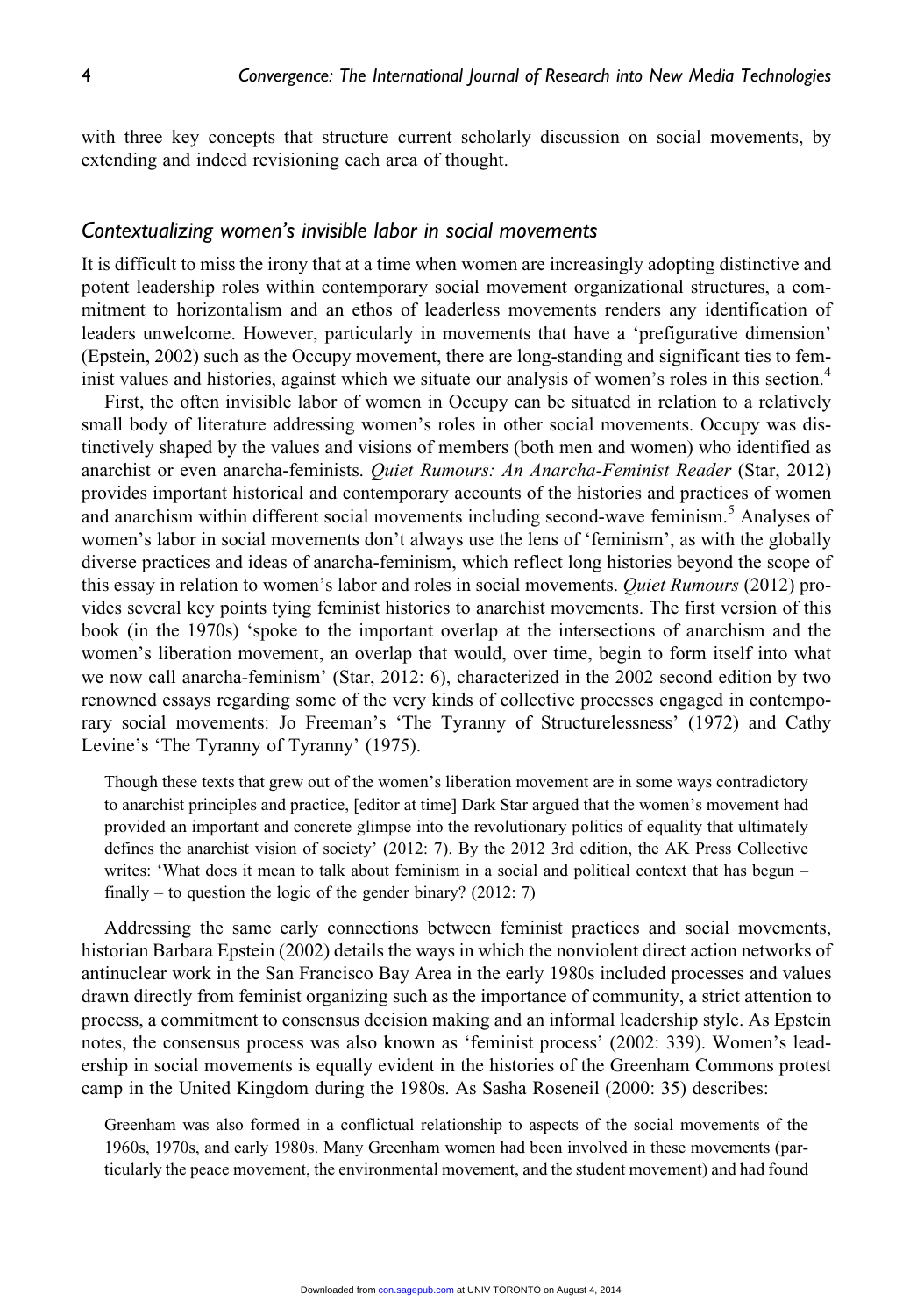that they were marginalized and assigned secondary roles. Others had been part of the 'counter culture' and had experienced life in communal houses and alternative communities where they found they were still expected to fulfill traditional women's roles. Anger at this fuelled the determination to make and keep Greenham women-only and anti-hierarchical. (Roseneil, 2000)

The question of women's roles (and gender more broadly) on the ground in the Occupy movement and in popular news media presents a useful backdrop for our more particular exploration of women's roles and practices with social and digital media in Occupy. Most popular media reports remain focused on internal issues, such as sexual harassment at the camps, despite the myriad other nuanced questions about gender that are still to be posed. Since Occupy's emergence, however, two contemporary scholars have acknowledged important connections between Occupy practices and the values, practices, and ethos of second-wave feminism. Governmental political scientist Sidney Tarrow (2011) states without hesitation that Occupy closely mirrors second wave of feminism in its refusal to adopt singular goals or limiting hierarchical structures:<sup>6</sup>

If Occupy Wall Street resembles any movement in recent American history, it would actually be the socalled new women's movement of the 1970s. When that struggle emerged in the wake of the civil rights movement, it shocked conservatives and befuddled liberals. They first saw the activists as a bunch of braburning anarchists; the second considered them unladylike, or, well-meaning liberals gone off the reservation. Although the leaders of the new women's movement had policies they wanted on the agenda, their foremost demand was for recognition of, and credit for, the gendered reality of everyday life. Likewise, when the Occupy Wall Street activists attack Wall Street, it is not capitalism as such they are targeting, but a system of economic relations that has lost its way and failed to serve the public. (Tarrow, 2011)

Activist and writer David Graeber (2013) also notes the key role of feminism as a precursor to the form of direct democracy, which Occupy embraced:

The direct democratic process adopted by Occupy Wall Street has deep roots in American radical history. It was widely employed in the civil rights movement and by the Students for a Democratic Society. But its current form has developed from within movements like feminism and even spiritual traditions (both Quaker and Native American) as much as from within anarchism itself. (Graeber, 2013: 23)

Key similarities between Occupy and second-wave feminisms include the following: (a) organizational structure (Occupy is committed to being a leaderless movement built on horizontalism and consensus decision making); (b) a commitment to process (how one undertakes the practice and materialization of the envisioned change matters as much as the goal); and (c) the use of consciousness raising as a practice for 'unlearning' dominant or hegemonic values and ideologies in order to create space for envisioning and materializing alternative world-making. These procedural overlaps are apparent through the enactment of the following in Occupy: (a) consciousness-raising practices; (b) Feminist General Assemblies; (c) consensus-based decision making; (d) emphasis on inclusivity; and (e) shared leadership.

As journalist and blogger Stephanie Rogers (2011) describes, Occupy was catalyzed precisely by the unique intersection of online/offline hybrid organizing and the 'personal as political' ethos popularized by second-wave feminism:

Occupy Wall Street wouldn't exist without the fast-as-hell sharing of information over Twitter, personal e-mail exchanges among both participants and skeptics, blogs such as We Are the 99% (a site that showcases photos of people from all over the world sharing personal stories of economic struggle), Facebook (where pages for new feminist groups devoted to Occupy camps crop up daily) and YouTube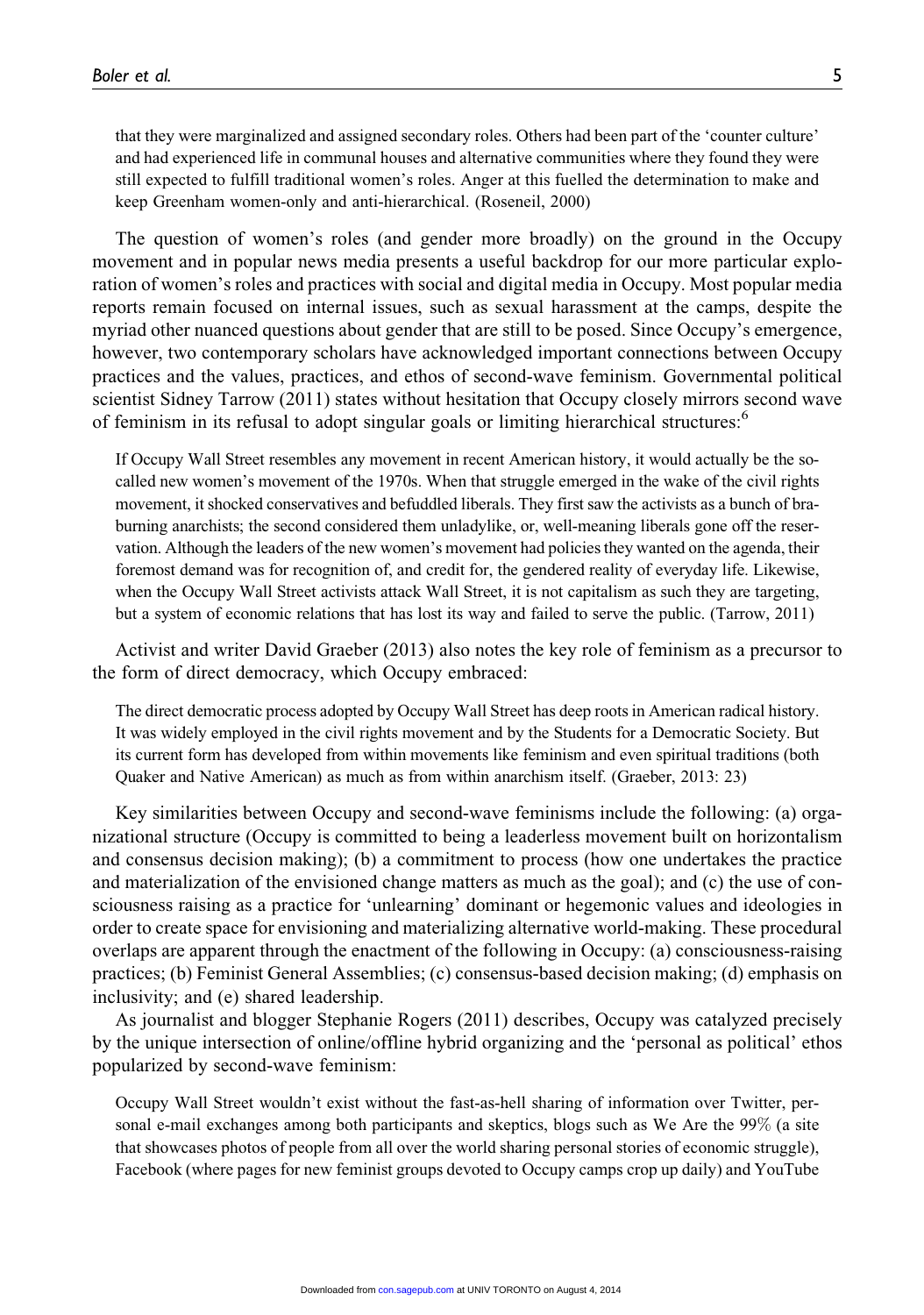footage that captures precisely how personal struggle translates into collective<sup>7</sup> political action. (Rogers, 2011: n.p.)

However, despite these scholars' acknowledgment of second-wave feminism as a historical influence on contemporary social movements such as Occupy, recognition of women's roles in both historical and contemporary social movements continues to be sidelined and underresearched both in the academy and in the activist spheres in which women work. As Bhattacharjya et al. (2013: 278) argue in their recent essay on feminism and social justice movements, 'Even when women are active participants in social mobilization, this does not necessarily guarantee that women's rights and gender justice are priority areas for movements' (Bhattacharjya et al., 2013). As one of our interview questions probed, 'Do you see gender issues discussed/addressed as part of the goals or philosophy of Occupy – for example, women's rights as human rights, feminism, patriarchy, or other such vocabulary?' Across the board, each participant replied in the negative. Further, a common refrain was that gender was never raised as a concern central to questions of economic justice or equality – whether in discussions about childcare for Occupy mothers or within conversations regarding visions of a better world and economic policies.

It is in regard to this persistent lack of recognition for women's roles, motivations, and practices within broader social movements, both historically and currently, that our research focuses on and develops the concept of women's connective labor as the affective glue helping hold the Occupy movement together.

Horizontalism. First, it is important to outline and contextualize the concept of horizontalism as defined by women in the Occupy movement (Gray and Lopez, 2014), as it is partly this organizational structure that allowed the unique organizing and activist roles detailed in the subsequent section. Contemporary scholar Marina Sitrin (2012) defines horizontalism in contemporary social movements thusly:

Horizontalidad, horizontality, and horizontalism are words that encapsulate the ideas upon which many of the social relationships and political interactions in the new global movements are grounded – from Spain to Greece, and now most recently here in the US Occupy movement.<sup>8</sup>

Horizontalidad is a social relationship that implies, as its name suggests, a flat plane upon which to communicate. *Horizontalidad* necessarily implies the use of direct democracy and the striving for consensus, processes in which attempts are made so that everyone is heard and new relationships are created. Horizontalidad is a new way of relating, based in affective politics and against all the implications of 'isms'. It is a dynamic social relationship. It is not an ideology or political program that must be met so as to create a new society or new idea. It is a break with these sorts of vertical ways of organizing and relating, and a break that is an opening.<sup>9</sup>

Horizontal social movements demonstrate a renewed desire for direct and participatory democracy. As one of our participants stated, inclusion in this type of process radically altered her conception of democracy:

I think if people would experience that process, they would understand that we don't need this representative bullsh – that we have going on because they don't represent us. Pelosi, Boxer, Feinstein, they're millionaires. They have nothing in common with me. I know they don't represent me. ... After having Occupy, I don't need anyone to represent me. I'm capable of making a decision on my own. (Mariah, Occupy Oakland)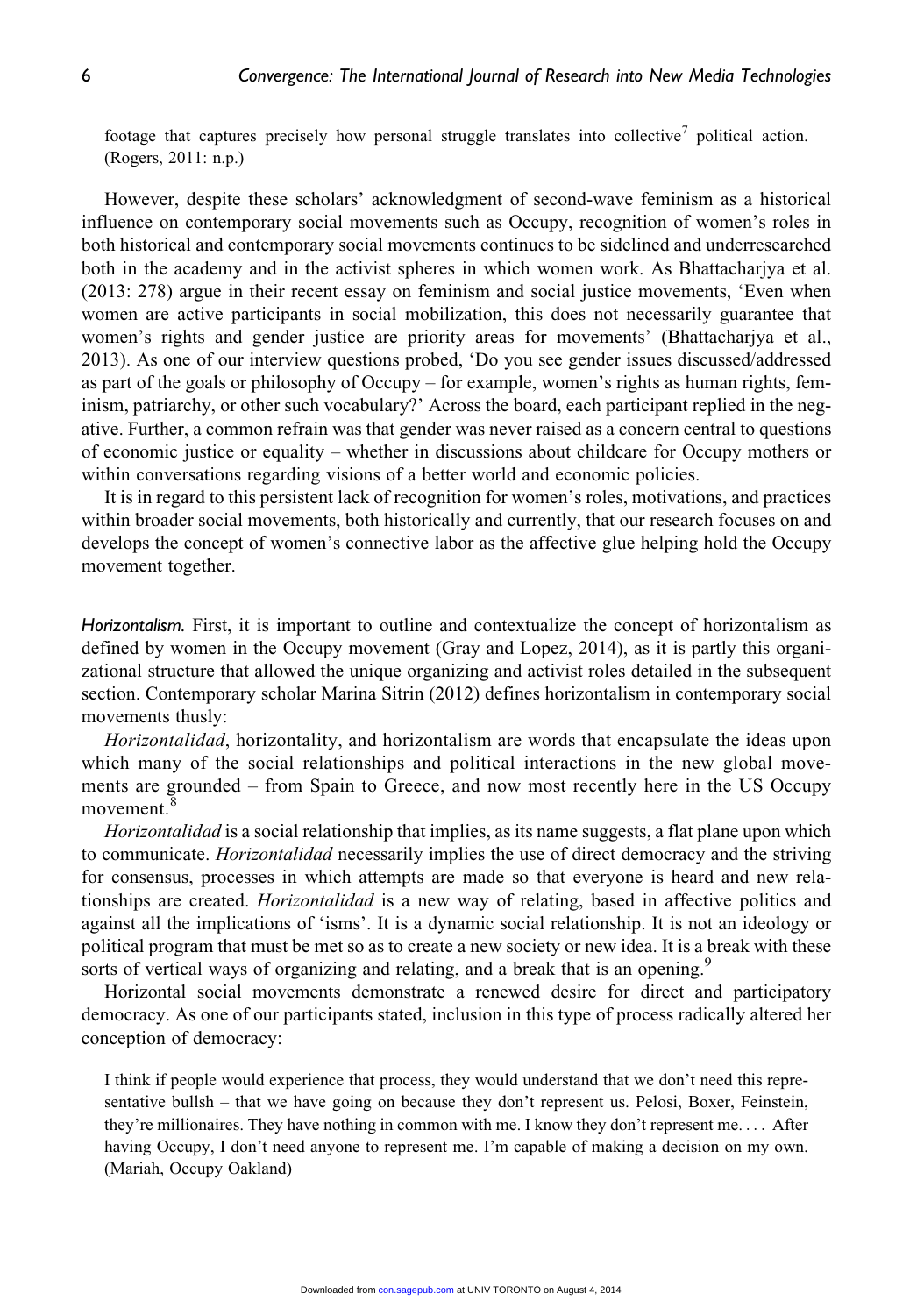In addition to second-wave feminism, horizontalism has other roots and lineages as well. Some identify the Argentinian context as the first instance of popular identification and use of the term in 2003. Most uses of horizontalism reflect movements whose values are fundamentally rooted in a mistrust of traditional authorities as well as in hierarchies, seen as absolutely corrupting.

While I have translated it as horizontalism, it is more of an antiism. Horizontalism is not an ideology, but more of a social relationship, a way of being and relating. It comes from a new practice in Argentina, a practice that as of yet we do not have in the English language  $\ldots$  not yet anyway.<sup>10</sup>

... I believe that part of the impulse towards *horizontalidad* was related to ... this inability to trust officials, this feeling that all leaders that existed were corrupt by the mere fact of being leaders. Regardless of who held whatever formal position, inevitably he/she was corrupt, had abandoned you, and was totally separate from your problems and necessities.... $^{11}$ 

The increasingly widespread practices of horizontalism and hybridity are the participatory cultural foundation of new social movements. They are key to the logic of connective action, the theoretical precursor to our notion of connective labor. Sitrin's description of how participants around the world describe their experience of horizontalism as a practice resonates clearly and directly with the experience of feminist processes we outlined earlier.

To participate in any of the assemblies taking place throughout the United States, and in many places around the globe, means to stand or sit in a circle, with a handful of facilitators, and speak and listen in turn, usually with general guidelines and principles of unity, and then together attempt to reach consensus – meaning to reach a general agreement that all can feel satisfied with, but that is not necessarily perfect, on whatever issue is raised, all the while doing so through the process of active listening. If one were to ask a participant about this process, which I have done countless times, she would most likely explain the need to listen to one another, perhaps she might use the language of democracy – something like direct, real, or participatory democracy – or maybe she would say that we do not have a society in which people can really participate, so that is what we are trying to do here, in this space and with this assembly.<sup>12</sup>

One can readily see how the dialogue-based, process-oriented ethos requires what we term connective labor: How indeed does one help create the conditions necessary for these kinds of inclusive, lateral, nonhierarchical 'learning' or even 'consciousness-raising' public spaces? While Sitrin's (2012) definition describes face-to-face (F2F), copresent experiences of horizontalism, the social movements under discussion are of course hybrid, thus including both the F2F and the computer-mediated communication. In the subsequent section, we evidence the significance of three particular social/digital media roles played by women in the hybrid spaces of Occupy, which ensure that horizontalism as a shared ethos and culture of values is re-created through computermediated communication processes, web-based communities and spaces.

#### Connective labor and three unique roles of women in contemporary social movements

In this section, we illustrate the embodied ways in which the connective labor of Occupy is gendered and hybrid, while frequently invisible. We outline the three major roles we have identified to reference the practices and subpractices initiated and carried out by the women participants in our study. Then, on the basis of our research, we suggest that these practices might offer a new model for conceptualizing what it means to engage in hybrid, participatory democracy, paying particular attention to how this engagement represents immaterial and affective work.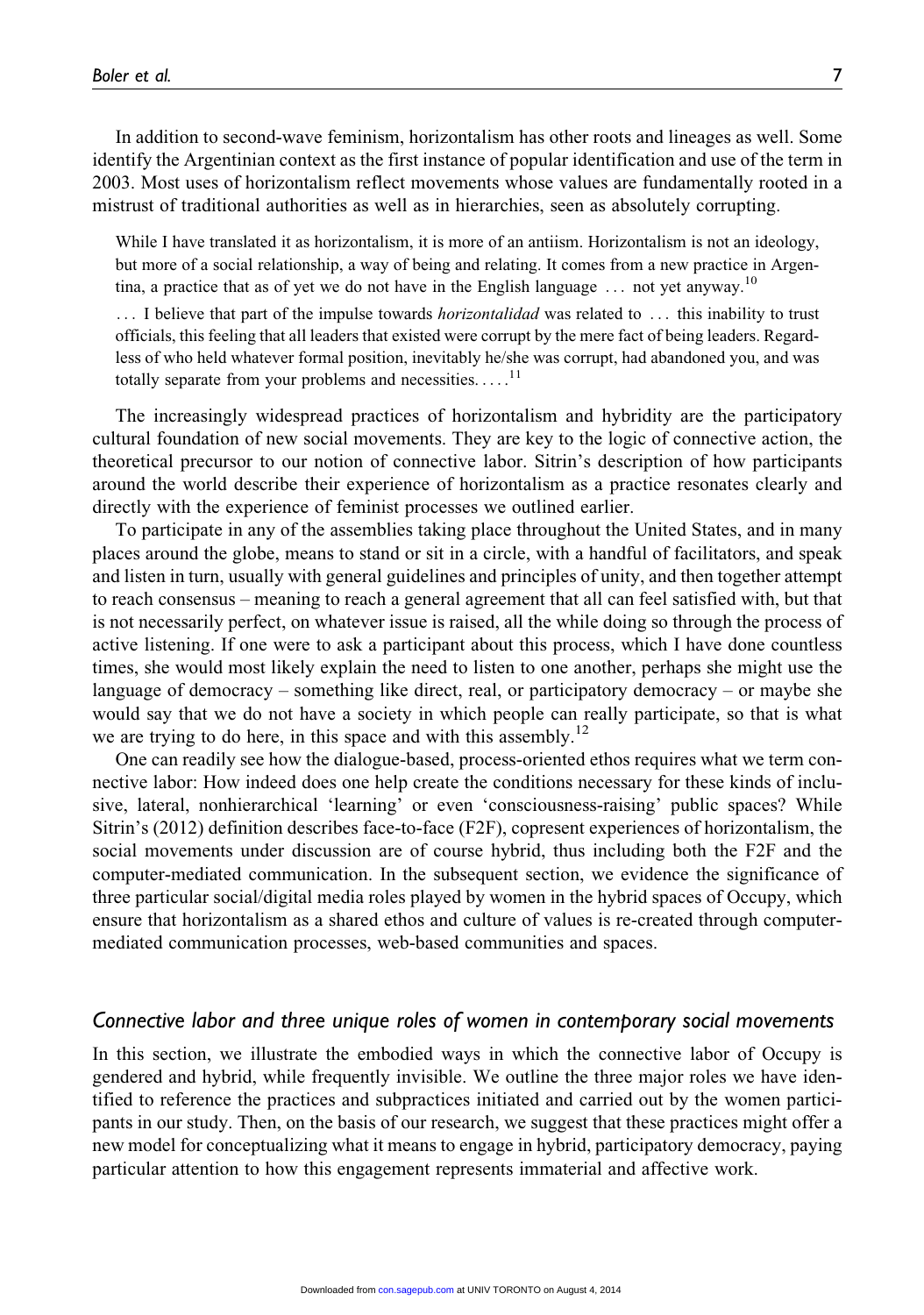It is important to situate our identification of the women's roles<sup>13</sup> within an emerging discourse of the 'practice turn' in media theory (Bräuchler and Postill, 2010; Couldry, 2010), rethinking the three roles as specialized practices and the tasks essential to each role as subpractices so as to 'gain a firmer grounding in the import of women's contributions to the movement' (Postill, 2010: 11), or what John Postill describes as, 'Practice theory is a body of work about the work of the body' (2010: 11). From our interviews with women Occupiers in 2012 and 2013, a new model emerged for conceptualizing social media's organizational and consciousness-raising capacities, evident in the ways these participants use, but also share, these digital tools:

Yeah, I specifically started the Occupy Orange Facebook page, so that I personally could put out to the issues that were my passion, and then I also am an admin on the Occupy Orange County page, which I share with about five other people. ... What's important to me is that anybody reading or interested in the issues will have access to those issues and the information about it. ... There are hundreds, at least in Orange County, who have spent a lot of time and who care, even the simple thing of Facebook reading a post, sharing a post to their friends. It doesn't seem like much, but all of sudden there it is in the news and there it is being counted ... it is the power of the people that are speaking. (Adrienne, Occupy Orange County)

It is important to note that of course the roles often overlap; one participant may be fulfilling all three roles in various capacities. However, there are also important distinctions: Admins (Administrators) organize and publicize the efforts of their Occupy Movement city/site; Documentarians archive and author; Connectors share, mobilize, reach out, and network. After first outlining each role and the subpractices crucial to each role's performance, we will analyze and reflect on the participant's adoption of these roles as evidence of connective labor.

Role one: the Admin (strategizing, metrics, and curating). One of the most explicitly discussed roles in our interviews was that of the Admin. Admins are those who use online social tools such as Twitter or Facebook to organize and publicize the effort of their local Occupy site. As the following participant quotes demonstrate, Adminning is a new way of performing leadership by taking responsibility for the logistics of information dissemination.

I think a normal day in social media is just ... a lot of strategy. I like to have fun. That's the most important thing. I'm like, 'Okay. How do I get people to read this?' That's the first thought that I have. There's a lot of great content, a lot of important news. (Karla, Occupy Los Angeles (LA))

Karla is a young activist with former journalism experience. She was politicized in her university days but considers Occupy her first major activist experience. Karla took on 'adminning' as her self-proclaimed position in Occupy LA, describing it as a full-time job. In sharing her expertise around the crucial subpractices of strategizing, curating, and dealing with online metrics and analytics, Karla offers us a nuanced example of connective labor.

Strategizing. I focus on what we put and when. ... Like rush hour, between 8:00 and 9:30 am, that's the highest traffic we have. So, I always think if there's some really good thing ... leave it for 8:00 am. ... I say that at noontime, people go to lunch. ... So, I'm like, 'Okay. People are going to be reading during this time. So, I want to give them something that ... goes well with their food, right?' ... Usually political humor or critical thinking pieces could be, you know, (good) for that time. (Karla, Occupy LA)

Karla's effective Admin strategizing requires strategic and knowledgeable tailoring of her online content to the offline daily habits of commuters, an example of hybrid organizing that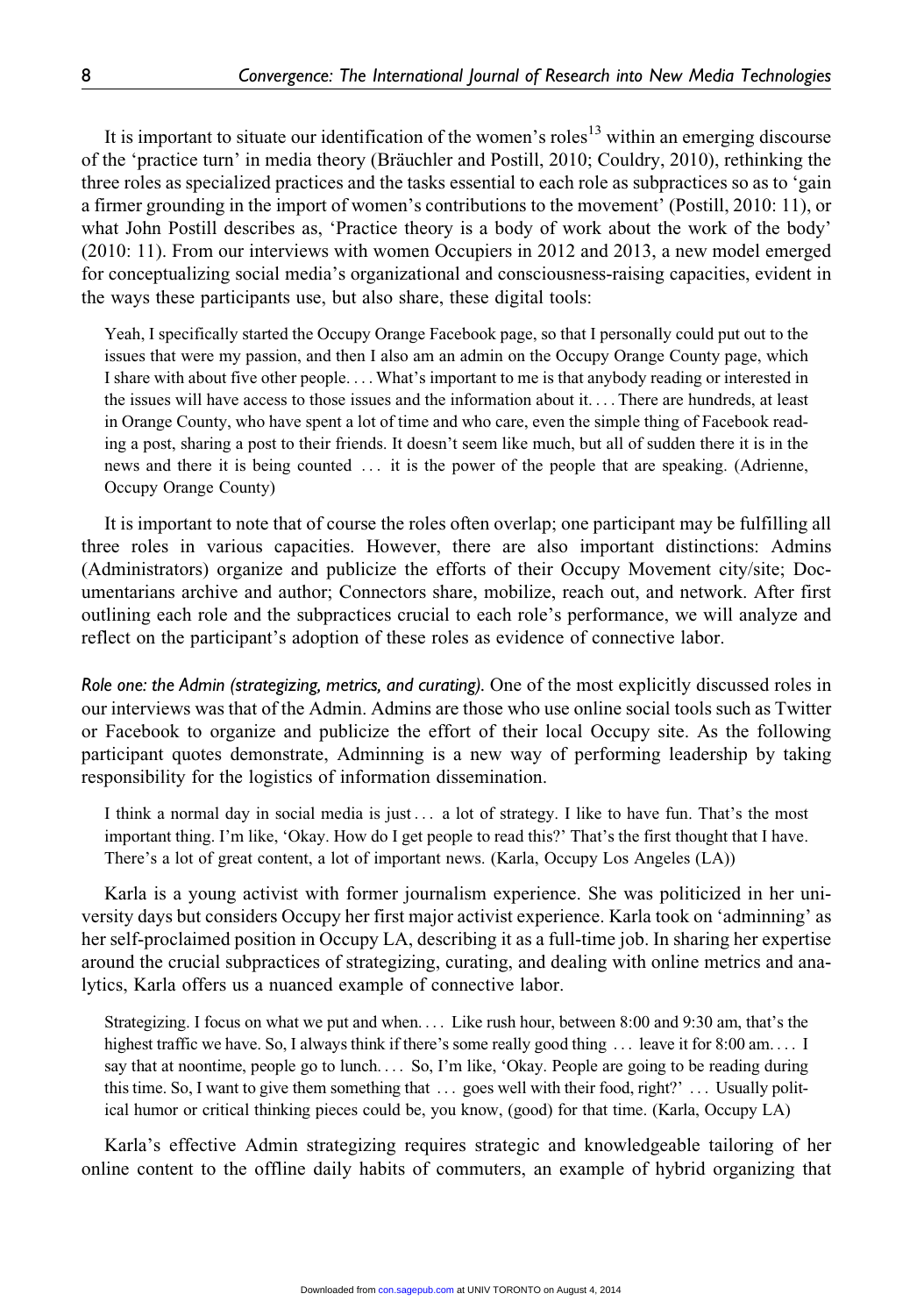characterizes Occupy label. It is clear from her quote that Karla draws on her journalism background for her Admin work, as did a handful of other Admins we spoke to. During her interview she made it clear that an ability to target content for particular times of the day was crucial to successful adminning in a large site like LA.

We have 56,000 followers on our Facebook page. There's people who come regularly. We have people from all over the world. Our biggest range of people coming in, reading our page, is between 25 and 30 something.... I noticed that the bracket of young kids ... had  $0.13\%$ , just young kids. I'm like, hey ... we should be targeting this end. (Karla, Occupy LA)

Karla also provided valuable insight into how some Admins use metrics and statistical information generated by social media platforms such as Facebook to target their content appropriately. She learned this skill from another Admin and used it to measure and leverage data from the Facebook page which she was in charge of. This helped her understand how to bring certain groups onto the page, and consequently, into the movement.

I call everyone to see what's goin' on, and I'm like, 'If anyone knows anything ... send us information. If you have an article, send it to us' ... I just pick and choose what I think is best. Sometimes we focus on certain things, like ... the fiscal cliff, we spent a whole entire day, one day, (and) dedicated most articles to that. 'Cause we wanted people to understand. (Karla, Occupy LA)

As Karla describes, a core task of the Admins use metrics and statistical through and curating the vast amount of information circulating online related to the movement. She highlights how this aspect of the role is important in serving the needs of others and facilitating their understanding of the rapid progress of events in and around Occupy.

Her detailed accounts of and reflections on her Admin work centered around the need to assess what people's needs are, how best to reach them, what kinds of learning people would be open to and when. These reflections point to her own connective labor within and beyond her local Occupation. Equally important is her mentorship work – another form of connective labor – encouraging those who do have knowledge and skills to contribute in their own voices, as opposed to reposting content from somewhere else:

We don't want to be saying what everybody else is saying. We just want to make our own content ... a lot of times we just shared content, you know, from all the alternative media. But I encourage a lot of our admins, 'Let's write our own pieces. Let's do our own thing'.

On the question of learning and mentoring, Karla volunteered on several occasions an acknowledgment of her debt to a Facebook comrade, fellow journalist, and Admin, who mentored her in this work. This is an example of the all-too-rare cross-generational alliances found in Occupy.

Role two: the Documentarian (informing, witnessing, and archiving). The second role, or set of practices, described by the women Occupiers we interviewed is that of the Documentarian. Participants who described themselves as Documentarians expressed a sense of individual responsibility not only to fellow Occupiers but also to the general public. This sense of responsibility is related to access; since they had access to the kind of new technologies that allow them to document the live events of the movement, they felt sharing this information is an expression of civic responsibility: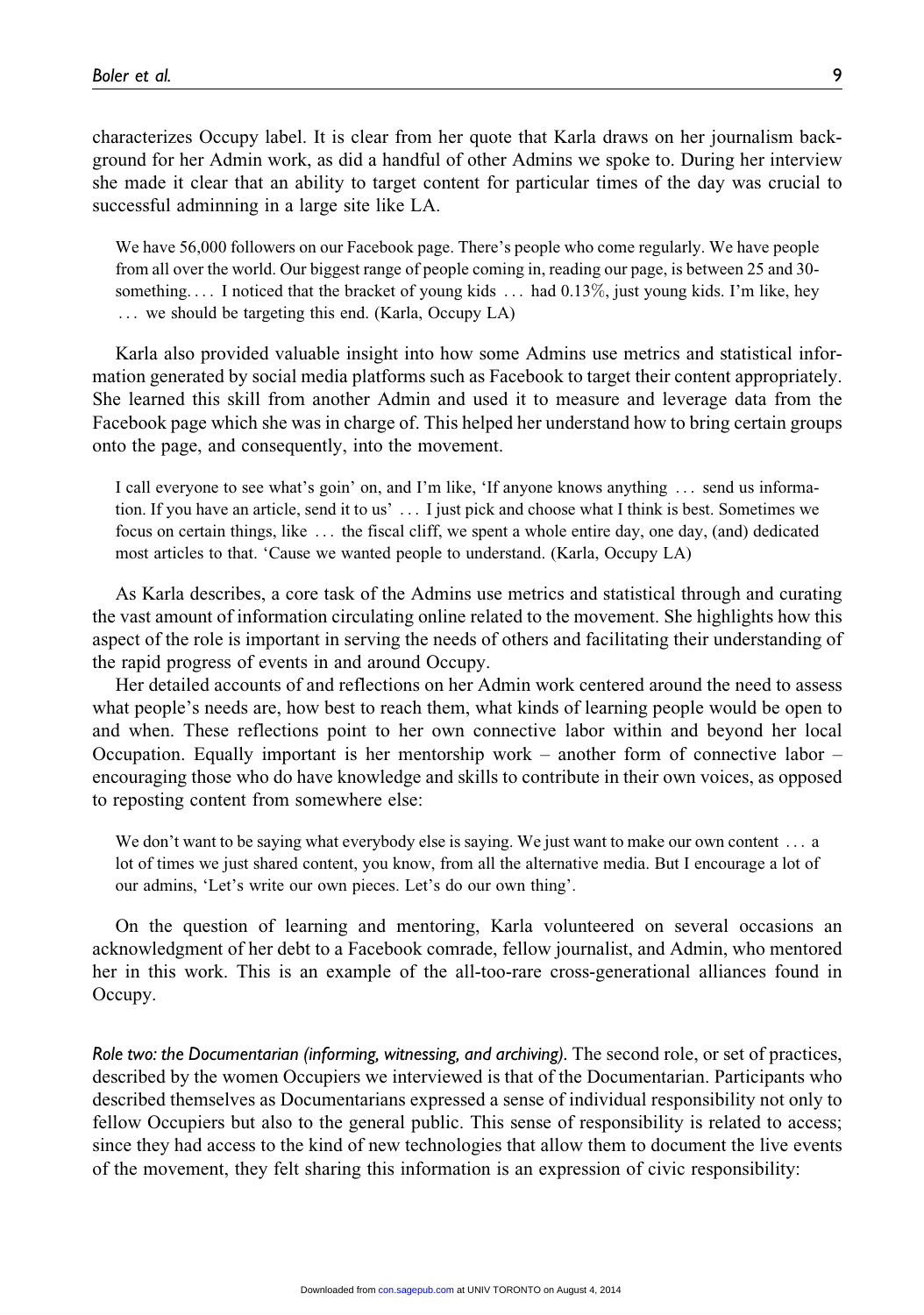Anybody can tell you in this movement I am kinda crazy with the camera because I document everything and I put it up regularly. ... And that's something that became really important ... it's like telling people what you're doing and also sharing that it is being done. ... Images actually are a lot more effective than (words). People can see that something's happening and it catalyzes them in a different way than having to read about it. (Mariah, Occupy Santa Ana).

Mariah is a doctor of philosophy student who loved seeing theory put into practice when she began participating in Occupy Santa Ana. She was a first-time social media user and was not the only participant who described teaching herself to use new technologies in an attempt to support the movement as a Documentarian. This can also be found in comments from Dina (Occupy LA) and others:

In January, I started livestreaming. I probably would have launched it sooner if I knew I could have. Because I had looked into it but ... it seemed like it was expensive ... it seemed out of my reach, and that maybe it was too technologically advanced. But then (from) watching livestream, I realized that some of the streamers were using Ustream with android phones. I learned by watching how to do live streaming. ... Now, I am working with different Occupy news (platforms). I am working with OWS week and Occupy Public Access TV in New York. (Dina, Occupy LA)

With this comment, Dina exemplifies the do-it-yourself (DIY) spirit of many women Occupiers who took it upon themselves to learn new technologies, efforts particularly significant in relationship to women's historically prohibited access to the means of production and circulation (Epstein, 1988: 35). Interviewees who identified as Documentarians described several important tasks that structured their participation in the movement. These subpractices can be grouped together as witnessing, archiving, and informing.

Witnessing was mentioned as one of the most crucial subpractices of the Documentarian within our interviews. This was an especially important task when it came to the extremely fraught encounters with law enforcement experienced by many occupations.

You could see how LAPD was (saying) 'Okay, you guys stay here, oh okay, you go there' and they were ... just kind of doing this ballet orchestration of (the media). But two blocks away they're beating people and the media wasn't allowed to go over there and see that. And then when they shot the guy in the tree house, the media didn't show that. But the live streamers, (like) Medina ... she livestreamed it, shooting the guys in the tree house. (Dina, Occupy LA)

Dina's comments stress the great responsibility these Documentarians felt for capturing the events happening 'on the ground' and sharing them as widely as possible. Such comments illustrate the view that their lived experience in the movement constitutes a truth not reported (or reportable) in mainstream media. Karla describes this poignantly in discussing Dina's value to their Occupy site as a livestreamer:

Only us that actually went through it and saw it, that actually were there, understand what happened, and that's why we make sure that we have our own people ... taking pictures (or) live streaming. PB has become our soul ... her footage is worth a lot. (Karla, Occupy LA)

In this way, the subpractice of witnessing must be seen as an important aspect of Documentarians' connective labor, another way of taking individual responsibility for the collective good.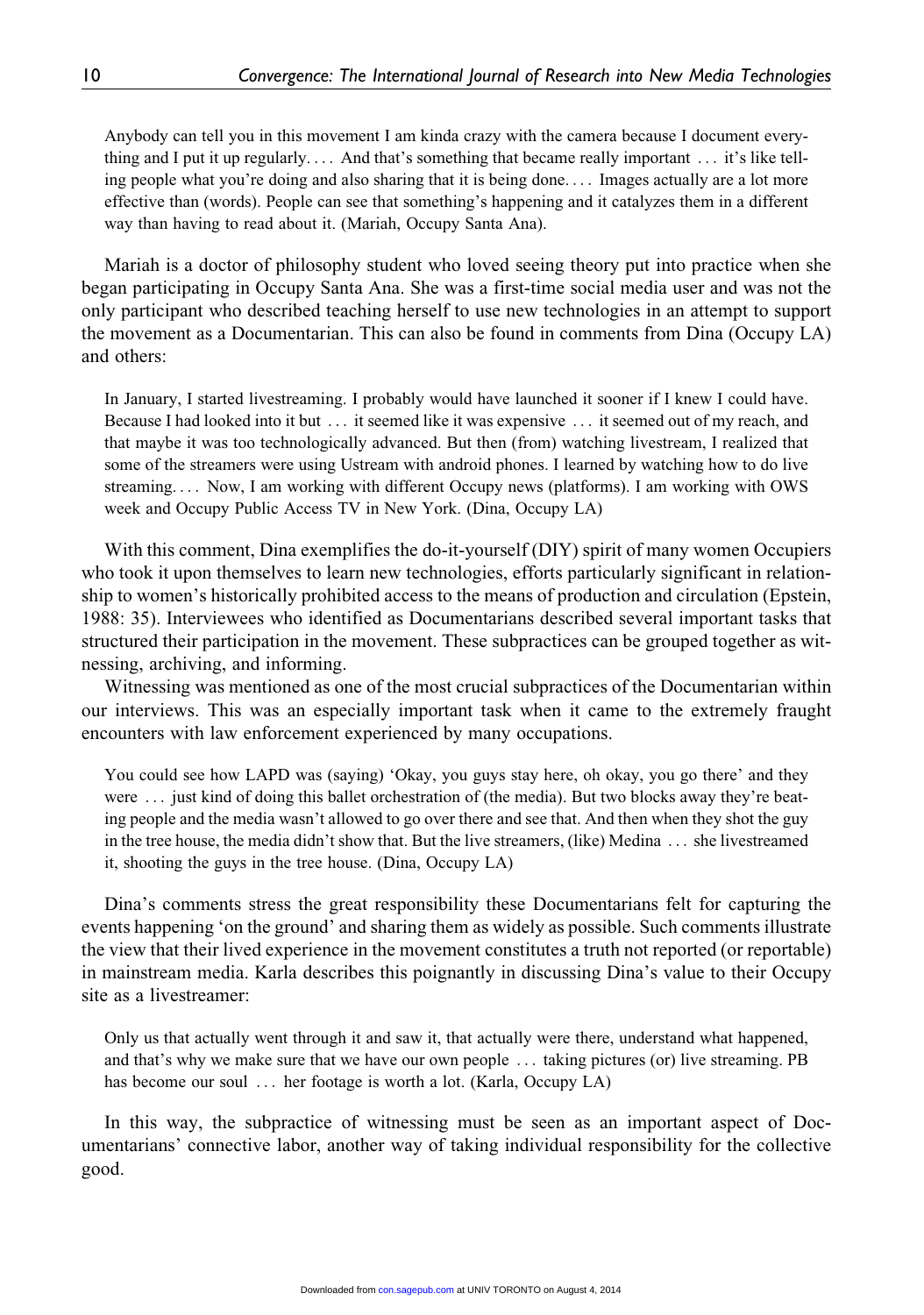Archiving. Documenting local events on behalf of the occupation through collecting information on social media platforms like Facebook was described by several participants as an archival and ultimately educational practice. Leanne describes the responsibility she felt toward preserving what others had witnessed as part of Occupy's legacy:

I have a Documentarian mind-set and I feel very passionate about keeping our history and not losing it the way that it is so often lost – not skipping generations and then suddenly rediscovering great stuff. So I guess in my own work, I've done a lot of work with history and research and ... paying attention to women's work and to the history of actual feminism and activism, people agitating. (Leanne, Occupy San Francisco)

Here, she indicates why capturing what is witnessed is so important to present and future generations. By archiving material online, the information becomes readily accessible and is able to be shared, and eventually personalized, across many different social media platforms. Most importantly, Leanne articulates an acute awareness of the historical moment in which Occupy arose and the connective labor that she feels must be employed to maintain its relationship with previous activist legacies.<sup>14</sup>

Lastly, informing was described as a crucial subcategory of the Documentarian's role.

I definitely use Twitter and Facebook. ... In Occupy, I was definitely using it to let other people know what was going on if I was at an action or something. Sometimes I might live tweet about the event. Sometimes I just might tweet about certain things that happened at the event after the fact. ... I do that in general with whatever I'm involved in. (Shawna, OWS)

This subpractice of witnessing by the Documentarian is characterized by the feeling of personal responsibility to educate others and update one's network on unfolding events. Most participants reported keeping their personal social media accounts when tweeting and posting about Occupy events or information instead of creating another, more anonymous account from which to report. This is a small yet significant example of the way in which Occupiers blur the boundaries between the social and political as a contemporary hybrid social movement.

As evidenced above, documenting, through the specifically articulated subpractices of witnessing, archiving, and informing, became an educational position within the movement. This connective labor was not undertaken lightly, but with an acute awareness of one's responsibility to support others' learning and participation. It was not about forcing people to adhere to one message or ideology about the movement but simply supporting viewers of and participants in the movement by allowing them to watch what was going on and decide for themselves what it represented.

Role three: the Connector (alerting, rereporting, and reaching out). Perhaps most notable, yet least visible is the immaterial labor taken on by participants who described themselves as 'Connectors'. As noted, Connectors may also be Admins or Documentarians in their own right but are those who also feel a responsibility for building and maintaining community.

Connectors enact their roles in many forms, ranging from creating groups and using the 'friend' function on Facebook, to spreading information about events through word of mouth in their embodied communities. The many tasks and responsibilities Connectors described as essential to their roles within the movement can be grouped under the subpractices of alerting, re-reporting, and reaching out.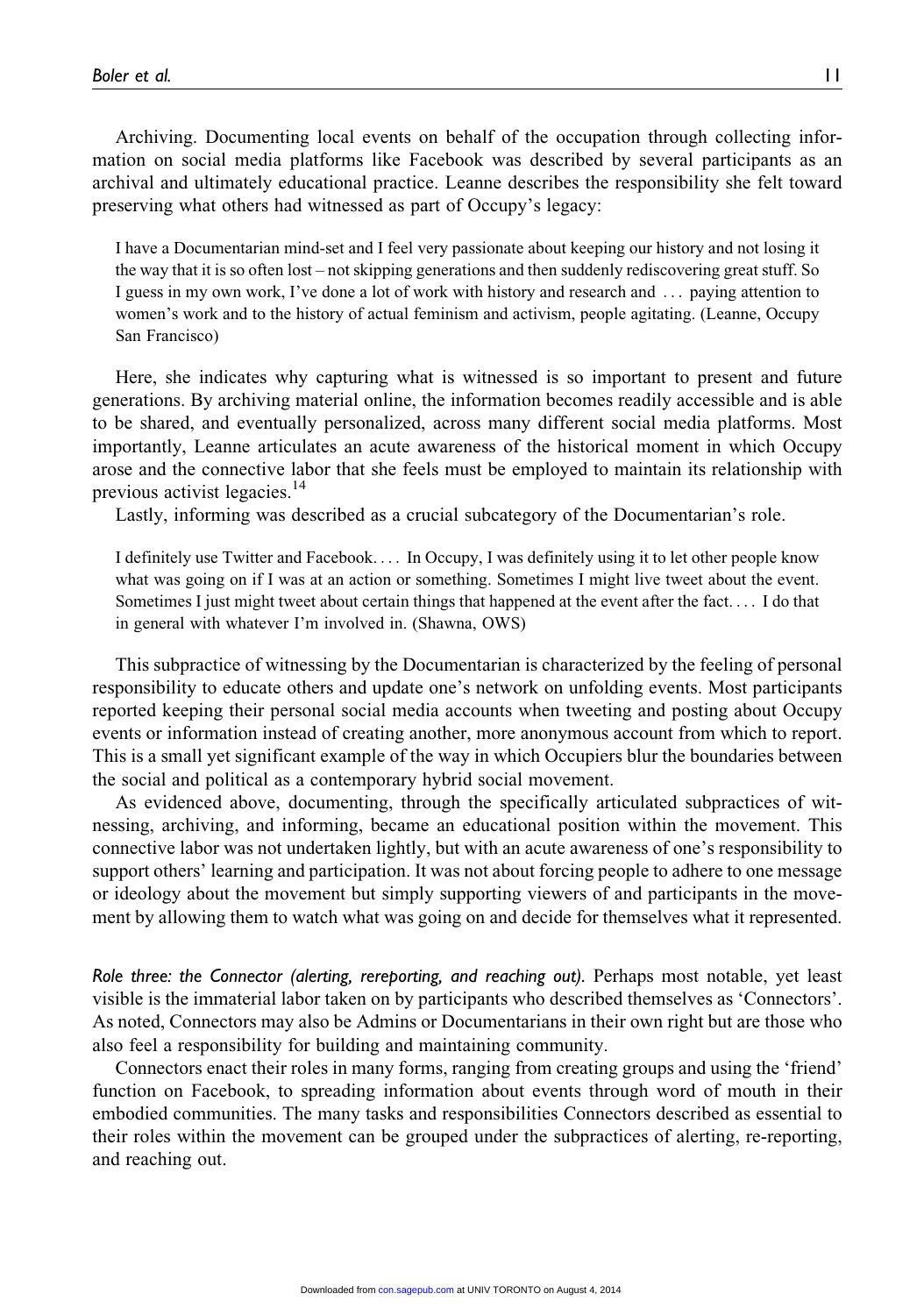In the following quote, Dahlia describes the subpractice of 'alerting' that can be both promotional and protective:

There was also a celly [cellphone] network ... it (was) basically a network where anyone who would use a specific key word ... so basically the text would go to everyone within that network. And so people would promote events that way ... or let's say you were at an event and there (were) cops there or there were arrests going on, you would promote that occurrence through that cell network as well. (DV, OWS)

This creative method of alerting others of events and news exemplifies the way that Connectors utilize digital technology to its fullest capacities. As with the Admin's key task of curating, alerting may also be seen as a method of directing others' attention to what one feels is important – an attempt to cut through the deluge of information about the movement and flag specific items for one's networks.

Rereporting. In a similarly curatorial vein, Connectors seek to make important information known by heightening its importance through the echoing functions of various social media platforms. Participant LH summarizes this crucial subpractice as 'rereporting' – using Twitter to promote eyewitness accounts and Occupiers' own news as an alternative to insufficient or misleading traditional media.

I was doing that extreme information feed, six live feeds open at once, reading all the Twitters, reading several hash tags at once, and just watching them refresh and refresh and trying to figure out what was happening ... I was re-reporting it in a slightly condensed (way) ... giving more of an update and overview with links so that people could hook into that story and know what was happening. (LH, Occupy San Francisco)

LH brings forward the DIY ethos of self-publication and citizen journalism that infuses her connective labor; she participates by rereporting because she feels the need to help others 'connect' or 'plug in' to specific stories and events which she feels are important.

Reaching Out. In the role of the Connector, one recognizes the familiar, gendered element of networking and community care perhaps most starkly. The Occupiers interviewed felt it important to keep their networked community of contacts and friends connected to the movement. Connectors also spoke about the responsibility they felt to broaden their networks within the movement, often 'friending' or 'following' as many people as possible to enable their social media networks to enlarge and multiply.

Although under a more traditional lens it would be hard to identify following as an activist practice, some participants identified their initial, digitally forged connections and friendships within the movement as the motivating force behind their further involvement, as is evidenced by this quote from EZ.

Well actually just connecting, first in the very beginning, connecting with other people that actually felt the same way as me, that were having the same thoughts, was such a relief, you know? ... There's all kinds of (Facebook pages), so I just 'liked' as many pages as possible just (to) continually connect with new groups that I found, I mean global equality, Occupy I mean can't even think of all of them, there's so many. (EZ, Occupy Santa Barbara)

The hybrid, horizontal nature of Occupy reveals following and friending as network building are powerful practices for the new information economy. Participant DD articulates the need for creativity in the subpractice of 'reaching out' by Connectors, making connections differently to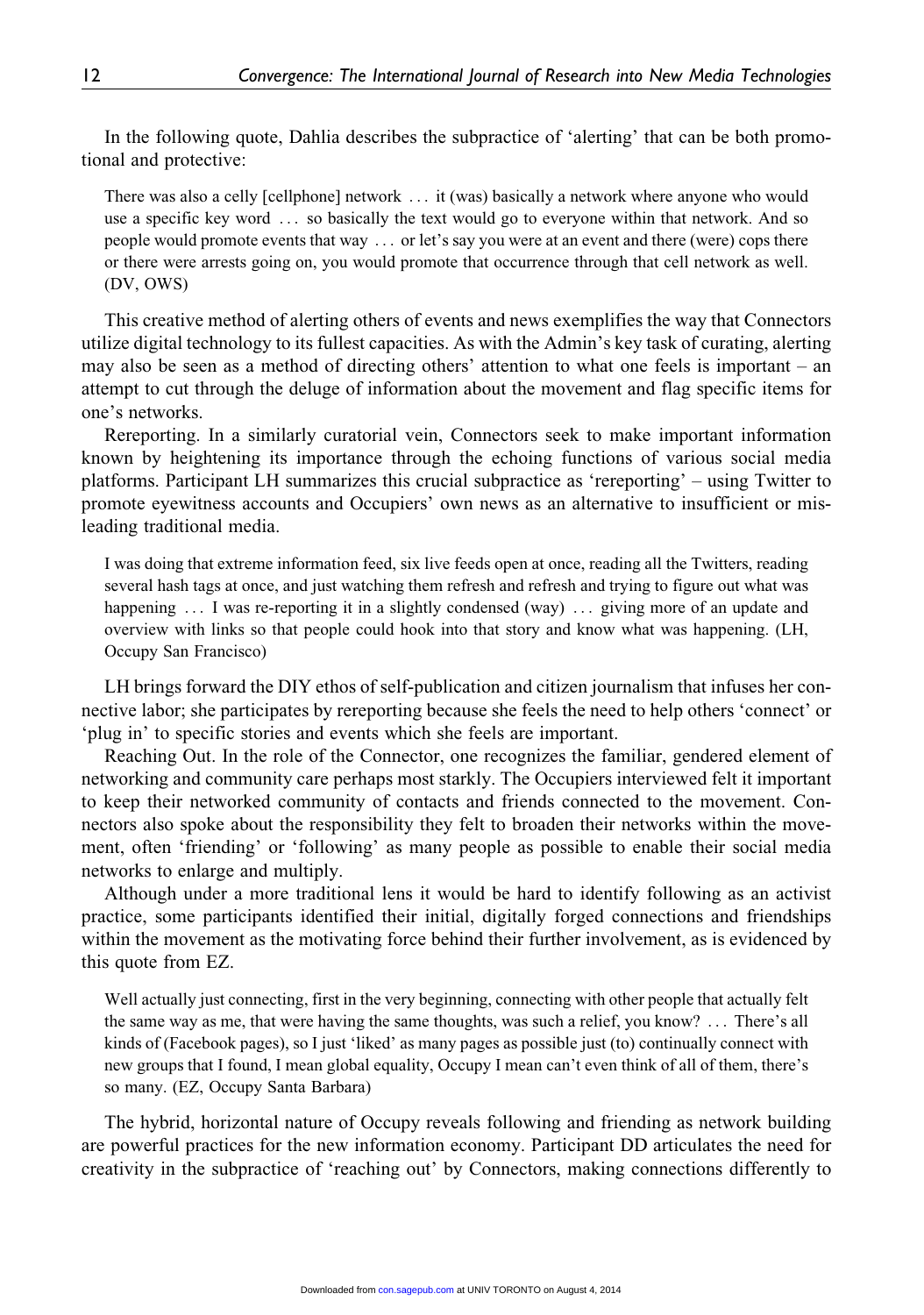serve the needs of diverse populations. Here DD demonstrates this capacity, given the large homeless population in Santa Cruz, and issues of access to technology.

I did do a lot of the Twitter feed as far as information goes and online linking and information in general. And I tried to do so in several places because there is a huge technology gap. I asked people 'well have you seen this link?' and they said 'no' and then 'where can I see it?'.

So I said 'ok well I'll put it up on Twitter'

'– I don't use Twitter'.

And then I'm like 'okay, I'll put it up on Facebook'

'– well, I don't use Facebook'.

'Ok then I'll e-mail it to you'.

'– well, I don't have an e-mail'!

(laughing) You know, so, there's that gap of trying to get it to different people and sometimes that even means just writing it down on a piece of paper and them looking it up on like the local library.

Reaching out is perhaps the central subpractice of the role of Connector; these women serve as a node through whom connections to the movement are made. Of the various aspects of roles we have emphasized in this section, reaching out most explicitly illustrates the connective or 'affective labor' (Boler 1999; Hardt, 2013; Hochschild, 1983), this essay makes visible, yet each role, defined by its specific subpractices, describes the immaterial, connective labor $^{22}$  in greater detail.

## Situating the historical and conceptual genealogies of connective labor

In the previous section, we briefly outlined three roles, The Admin, Documentarian, and Connector, which we have used to name and give voice to various sets of unique organizing practices described to us by the activist women we interviewed. By highlighting these roles, or sets of practices, we aim to develop what we are terming connective labor  $-$  a body of un(der)acknowledged, often immaterial work being carried out by women to support and sustain contemporary social movements such as Occupy. In this section, we will explore the links between connective labor and three other key concepts in contemporary social movement scholarship: the concept of immaterial and affective labor, the concept of hybridity and the participatory social movement culture it feeds, and the logic of connective action (vs. collective action). Our aim is to highlight the importance and usefulness of connective labor as a *conceptual extension of* and intervention within each of these key areas.

Connective labor as extension of affective, immaterial, and digital labor. A deeper appreciation of the work required to sustain hybridity is gained by understanding the expanding inquiries into digital, immaterial, and affective labor. Even debates surrounding 'social media versus human' as primary agent within recent uprisings and movements, necessarily gesture toward questions of digital and immaterial labor, such as 'What does the work look like?' and 'Who are the bodies of the connective labor behind something (as viral as) a social movement like Occupy?' When we speak of Facebook and Twitter as used by social movements, there are important yet only infrequently raised questions about the human, emotional, and immaterial labor that provides users with a sense of connection on these platforms. This connective labor does not appear from nowhere; it is a primary modality of labor within hybrid and horizontal contexts. To narrow the focus of our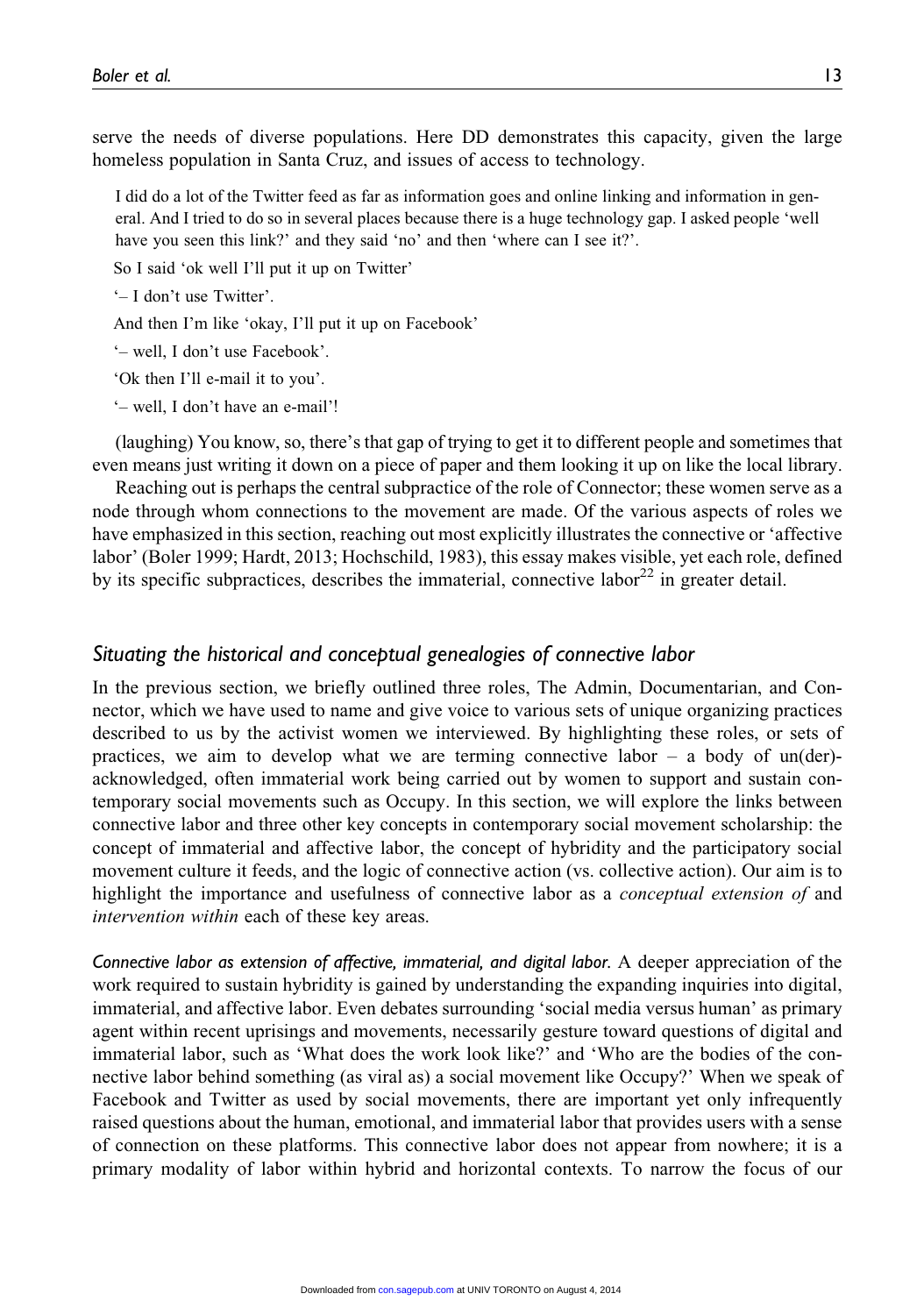discussion of this burgeoning field, we will draw out aspects of digital, immaterial, and affective labor that help amplify connective labor, which, in turn animates hybrid social movements and communities.

In 1983, Arlie Hochschild published her renowned sociological study of emotional work required by women attendants in the airline industry. The Managed Heart: Commercialization of Human Feeling develops a conceptual vocabulary surrounding questions of emotional labor. Hochschild defines emotional labor as 'the management of feeling to create a publicly observable facial and bodily display' (1983: 7) and explains that emotional labor is sold for a wage and therefore has exchange value and uses emotion work and emotional management as synonymous terms.

Despite the enduring importance of Hochschild's (1983) work on emotional labor, her Marxist analysis was not mentioned by most of the other work that followed around affective, immaterial, and eventually digital labor. In his 1999 essay 'Affective Labor', Michael Hardt notes 'The increasingly extensive use of computers has tended progressively to redefine laboring practices and relations (along with, indeed, all social practices and relations)' (1999: 8).<sup>15</sup> Hardt continues:

This second face of immaterial labor, its affective face, extends beyond the model of intelligence and communication defined by the computer. Affective labor is better understood by beginning from what feminist analyses of women's work have called 'labor in the bodily mode'. ... What affective labor produces are social networks, forms of community, biopower. (http://www.generation-online.org/p/ fp\_affectivelabor.htm)

Thus, though Hardt (1999) addresses – unlike many of his peers within the arena of political theory – the gendered aspects of affective labor, Hochschild's groundbreaking scholarship on emotional labor and emotional work goes unmentioned, rendering invisible another crucial gendered history of scholarly labor as well as earlier instantiations of women's 'emotional labor'.

In the edited volume Radical Thought in Italy: A Potential Politics, Maurizio Lazzarato outlines the similar notion of 'immaterial labor' in ways that continue to be widely taken up and used today. Lazzarato argued that immaterial labor involves a series of activities that are not normally recognized as 'work' – in other words, the kinds of activities involved in defining and fixing cultural and artistic standards, fashions, tastes, consumer norms, and, more strategically, 'public opinion' (Terranova, 2000; Lazzarato, 1996: 1). The concept of immaterial labor resonates directly with Hochschild's analysis of emotional labor and the commodification of human feeling within the airline industry. Lazzarato's discussion does not address the important specificities of gendered roles in the globalized economic market fueled by immaterial labor. However, analysis of gender is crucial to his claim that 'The concept of immaterial labor presupposes and results in an enlargement of productive cooperation that even includes the production and reproduction of communication and hence of its most important contents: subjectivity' (Lazzarato, 1996: 7).

Further, Paolo Virno (2003) extends Lazzarato's description of the changing nature of labor within the information economy and offers an additionally useful framing in our context of political and activist labor.

According to a long tradition of thought, the realm of political action can be penned fairly precisely by two boundaries. The first relates to labor, to its taciturn and instrumental character, to that automatism that makes of it a repetitive and predictable process. The second relates to pure thought, to the solitary and nonappearing quality of its activity. Political action is unlike labor in that its sphere of intervention is social relations, not natural materials. It modifies the context within which it is inscribed, rather than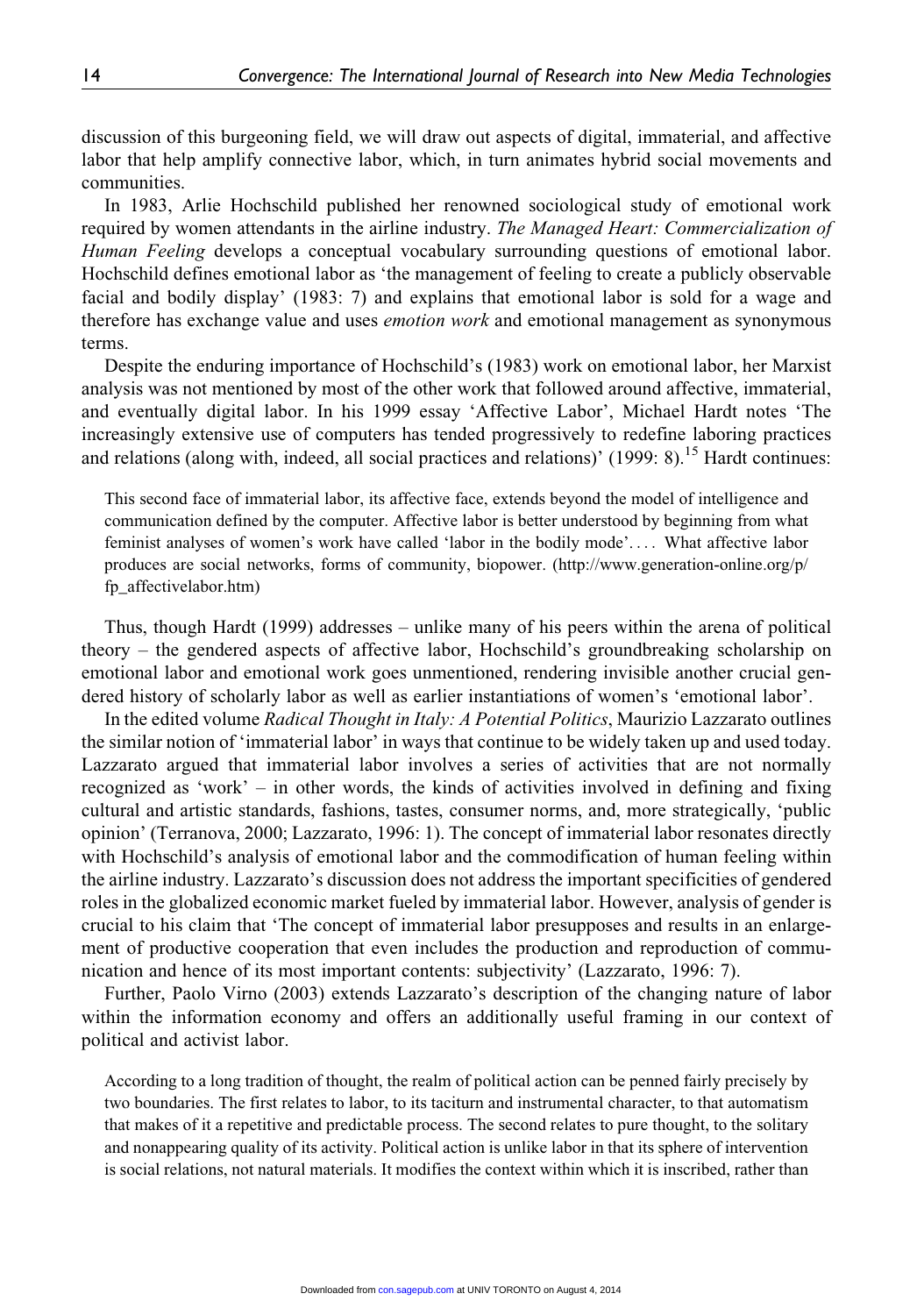creates new objects to fill it. Unlike intellectual reflection, action is public, geared to exteriorization, to contingency, to the hustle and bustle of the multitude. This is what the long tradition teaches us. But we cannot necessarily go along with this definition any longer. The customary frontiers separating Intellect, Work, and Action (or, if you prefer, theory, poesis, and praxis) have given way, and everywhere we see the signs of incursions and crossovers. (emphasis added, Virno, 2003)

This change in what counts as political action is highly significant for understanding today's hybrid environment for evolving social movements and for our own concept of connective labor. According to Virno (2003), 'action' may be distinguished as public and embodied; 'political' as potentially the intellectual or strategic interventions that inform the action. But as he points out, the two domains can be viewed as increasingly co-constructed.<sup>16</sup>

In this section, we have shown how affective and immaterial labor provide an important geneaology<sup>18</sup> for connective labor; next, we show what connective labor contributes to a deeper understanding of the kinds of practices engaged to sustain hybrid and horizontal networks, communities, and processes.

For example, connective labor simultaneously allows us to draw attention to myriad forms of individuals' immaterial work that takes place 'under the radar' but also to the collectively built friendships and networks that have the ability to sustain and strengthen the movement. As one of our participants describes below, the social media networks and the digital information and communication technologies created the hybrid conditions for connective labor:

... but when the movement started I just started adding people and within, I remember, in 9 days I had like 900 new friends when this movement started and it's people from all over the world. So, to me, what I saw in terms of the mobilization over the Internet was fascinating and how everybody started sharing what was really going on in places, and how it has google translate right there, and I could read articles from everywhere in the world. People were sending stuff about what was happening in their city and it was the most worldwide news that was present and what's happening in some city in Hamburg, Germany, and what's happening in somewhere, I have a friend, what's his, Emir, who's in Algeria. And getting stuff and being able to translate everything right there it's just amazing to me and I would never have, I would never have done that, or I never would have jumped into it if the Occupy movement hadn't suddenly catalyzed that ... (MS)

Even more fundamentally, we suggest that connective labor is a tangible outcome of the participatory culture of hybrid social movements, as we discuss in the following section.

Connective labor as an outcome of the participatory culture of hybrid social movements. The explosion of recent social protests, revolutions, and movements around the world has reignited important debates regarding the democratic uses of the internet, leading to numerous 'frequently asked questions' including the persistent (though arguably misleading, if not simply moot) question about whether recent social uprisings are a result of social media or human agency and courage. As Merlyna Lim (2013) writes, 'It is misleading to frame the Arab revolts exclusively as either a social media revolution or a people's revolution, as people and social media are not detached from one another' (Lim, 2012: 232). According to Lim, not only does this question presume an either/or answer, it misses the indubitable reality that we are increasingly living in a hybrid world, both technological and human. Andrew Chadwick (2007: 283) echoes this argument: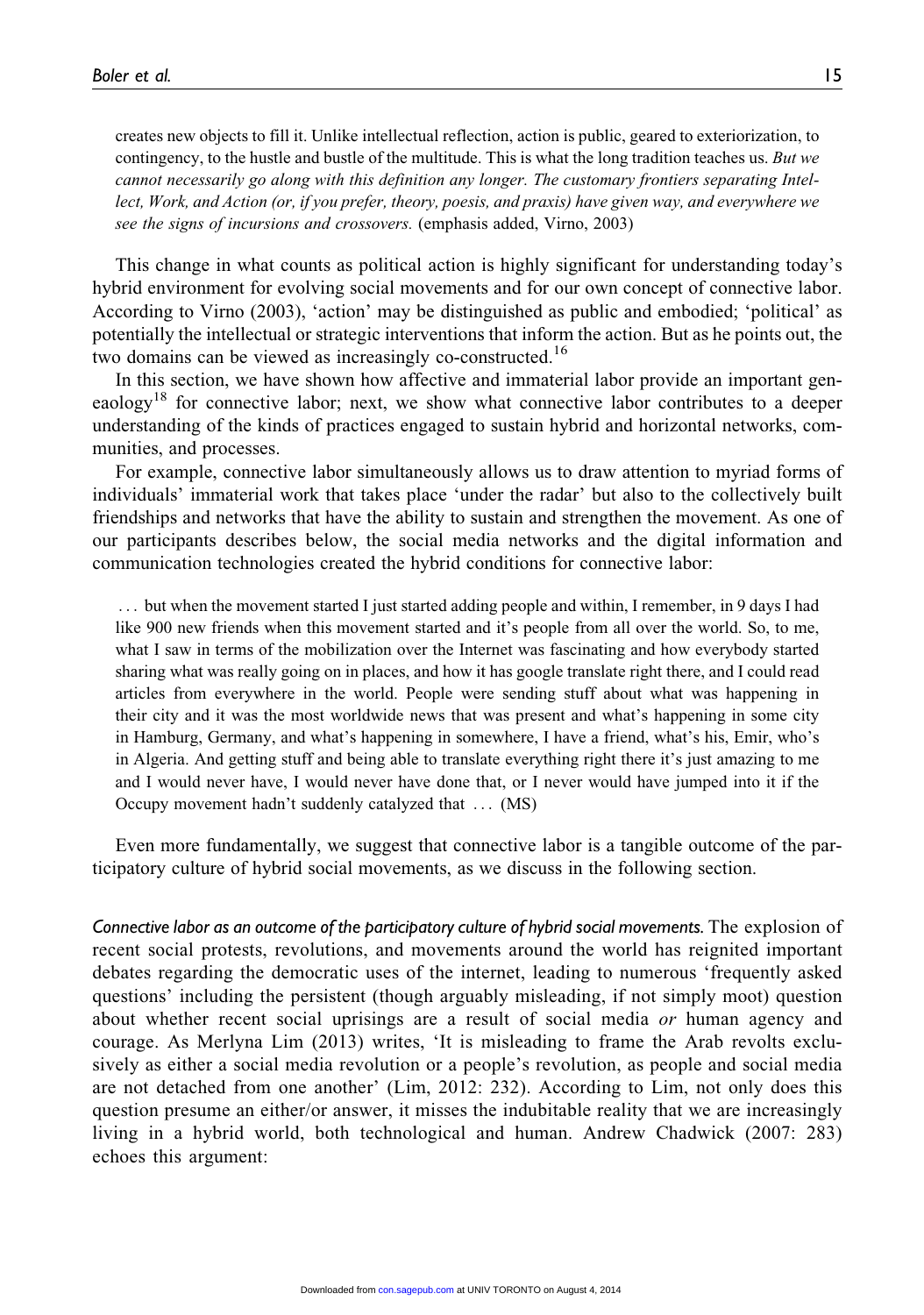New organizational forms are emerging that exist only in hybrid form and that could not function in the ways that they do without the Internet and the complex spatial and temporal interactions it facilitates. ... Moreover, I suggest that fast 'repertoire switches', spatially – between online and offline realms, and temporally – within and between campaigns, are emerging characteristics of contemporary political mobilization.

Drawing on Lim and Chadwick, that the question is not *whether* social media plays a significant role in large-scale organizational forms (such as protests), but how media are used to propel these movements. The latter is a question our research directly drew upon. As we discovered, the hybrid networks developed out of a connection between human creativity and the affordances of social media are the structures upon which Occupy relied heavily. These hybrid structures combined extensive web-based interactions with encampments and old-fashioned crowds-in-the-streets activity.

According to Chadwick's early analyses, hybrid social movements increasingly eschew hierarchy, and depend upon mass mobilization to achieve their aims because they have usually been excluded from participation in mainstream channels or because they have deliberately sought to work outside the system to avoid cooption. Typically, participants in social movements have encouraged methods of organization and decision making that are self-consciously nonhierarchical, consensual, and participatory. (2007: 274)

Hybrid social movements (Castells, 2012) are fuelled by the ubiquitous and myriad practices engaging digital and mobile information and communications or what has been termed 'participatory culture'. Participatory cultures are characterized by (a) low barriers to participation; (b) strong support for sharing; (c) the presence of informal mentorship; (d) a general sense among members that their contributions matter; and (e) a concern and care for the participation of others. These are cultures best summarized in the phrase, 'Not everyone must participate, but everyone must believe that if they participate it will be valued'.<sup>18</sup> As is highlighted by much of the scholarship in this journal, participatory cultures continue to rapidly proliferate and evolve within hybrid social movements (Carpentier et al., 2013; Jenkins and Carpentier, 2013; van Dijk, 2012). In hybrid social movements, engagement of participants are defined not only by how many protests one attends, or strictly by one's online mobilization but in how one's practice flows between both realms, resulting in productive outcomes.

Connective labor contributes to scholarship on hybrid social movements and participatory cultures, a direct response to Bruce Bimber et al. (2005) call for an increased emphasis within social movement writing on 'what people are doing, how they are relating to one another, what opportunities have (been) afforded them' and an examination of what organization and structure best fit their experience and support collective action (2005: 39).

Due to participatory culture's emphasis on sharing, collaborating, and remixing, it becomes increasingly difficult to delineate where one's labor begins and ends. For this reason, connective labor provides a useful concept for describing, identifying, and even tracking new modalities of immaterial, network sustenance. As we work to understand contemporary manifestations of participatory culture, our contribution of connective labor provides, for example, a way to track hybrid labor from person to person (node to node) without devaluing the overall web that this labor creates and sustains.

Connective labor as embodied, gendered 'revisioning' of the logic of connective action. In social movement theory, 'collective action' has for decades been accepted as the primary form of organizing within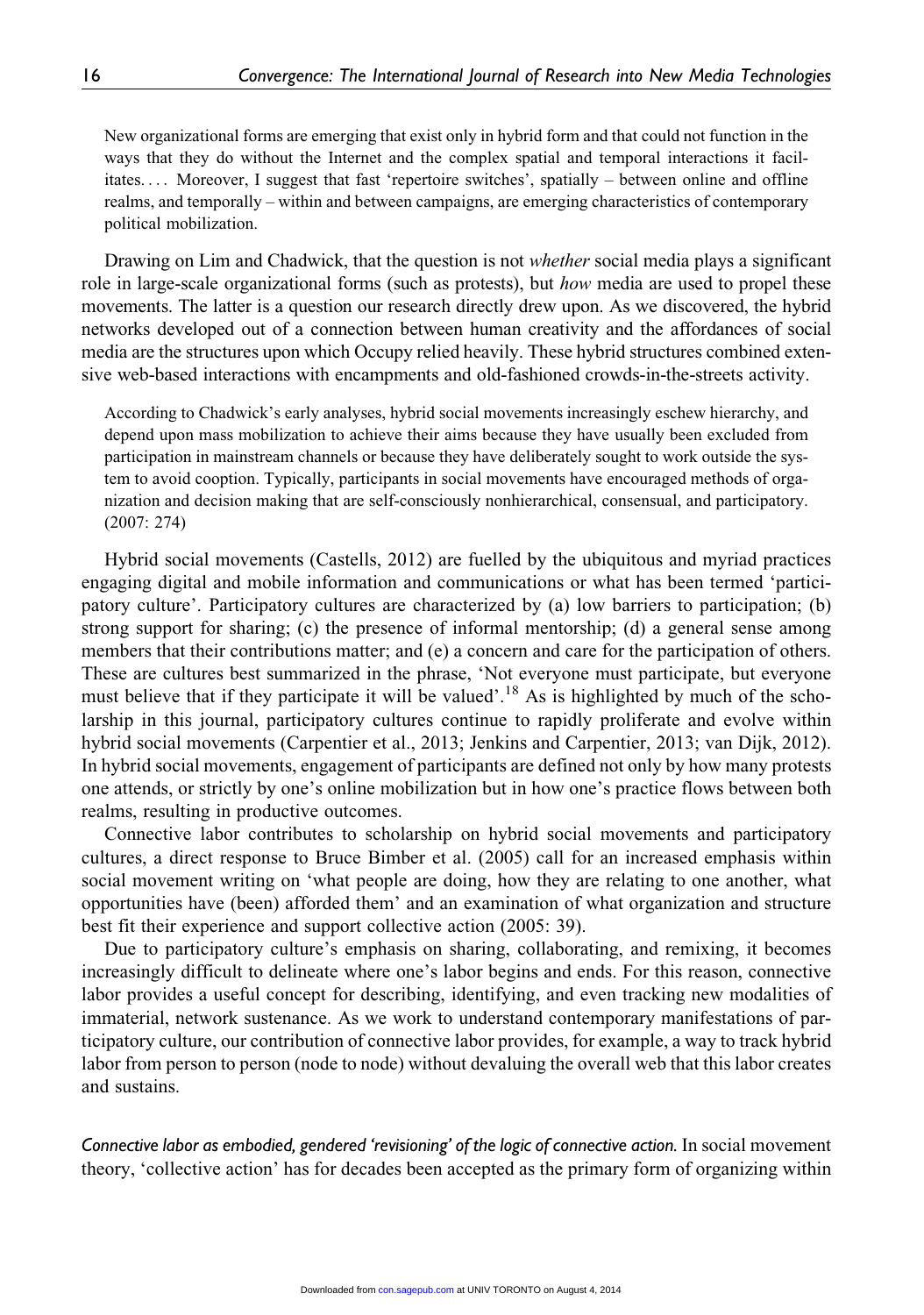social movements (Lim, 2013). However, as we examine redefined practices and modalities of hybrid organizational structures, we recognize a radical shift in engagement logic, a turn from collective to connective action. As Bennett and Segerberg (2012: 751) explain:

One of the most interesting developments of our times (is) how fragmented, individualized populations that are hard to reach and even harder to induce to share personally transforming collective identities somehow find ways to mobilize protest networks from Wall Street to Madrid to Cairo. When people who seek more personalized paths to concerted action are familiar with practices of social networking in everyday life, and when they have access to technologies from mobile phones to computers, they are already familiar with a different logic of organization: the logic of connective action.

This shift that Bennett and Segerberg call attention to resonates widely with other political thinkers also seeking to understand how large-scale organizational structures of movements are changing in the wake of digital communications (Bimber et al., 2005; Karpf, 2011).

The logic of connective action necessitates accounting for individual action within the pursuit of collective goals. To do this, Bennett and Segerberg employ the notion of 'Personal Action Frames' (2012), the stories, messages, and memes which individuals use to connect their personal experiences with the larger frameworks of a social movement. This concept describes how individuals relate to their politics. Under Bennett and Segerberg's logic of connective action, taking public action or contributing to a common good becomes an act of personal expression, validated when one's ideas are shared or amplified by others.

Lim (2013) also acknowledges the use of these personalized frames in her study of digital activism arguing that they help 'translate local contentious politics into nationwide uprisings' (Lim, 2013: 926; Snow et al., 1896: 464). Occupy's 'We are the 99%' – arguably one of the most powerful memes of the century – is significant in its inclusivity, allowing a broad and inclusive diversity of individuals to interpret and identify with the idea of the 99%. (Compare this to the sound byte 'Eat the Rich', arguably a similar notion but one requiring much greater shared ideology).

However, Bennett and Segerberg (2012) stress that personal action frames do not spread automatically. People have to show each other how to adapt, shape, and share themes in different contexts. Only in this way can new social media technologies become organizational mechanisms in which movements such as Occupy emerge by maximizing individual engagement. For example, one participant proposed that it is 'possible to occupy anything', emphasizing the logic of connective action, and demonstrating how the '99%' concept is broad enough to allow personal identification in a plethora of forms.

The differentiation between collective and connective action lays the groundwork for a better understanding the role of individual practices and the connective networks that structure contemporary hybrid social movements. This emphasis, in turn, raises questions about the subjectivity, motivations, and constitution of these individuals who enact agency within larger political movements (Bimber et al., 2005; della Porta and Diani 2006).

The notion of women's connective labor becomes useful here as an explanatory frame. Connective labor contributes a gendered illustration of the individual connective action that Bennett and Segerberg argue binds current social movements together. The connective labor practices we outlined in the roles section represent gendered manifestations of embodied labor, which not only puts 'faces' to that sweeping referent 'Facebook' but illustrates how the 'movement' is held together in hybrid spaces through connective, horizontally structured labor. Increasingly, this connective labor is constituted by the invisible, affective work of women with tools once off-limits to them within social movements: the means of production and communication.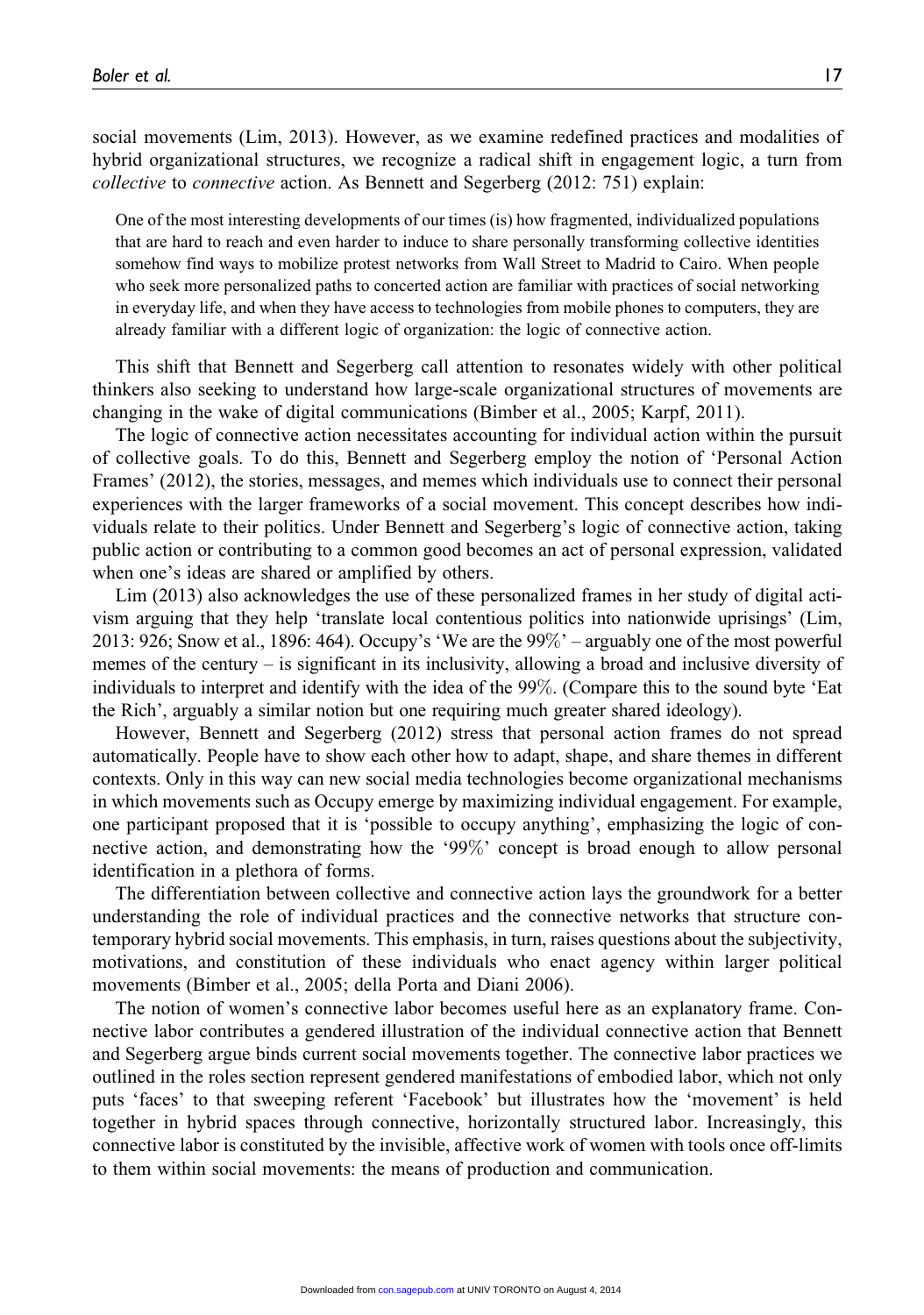The broadening demand for a richer account of the individual can be seen in the increasing use of concepts like 'DIY' (Gauntlett, 2011; Ratto and Boler, 2014) or 'networked individualism' (Rainie and Wellman, 2012) to address the changing formation of public and counterpublic spheres in relation to ICTs and sites of inquiry ranging from e-governance to participatory direct democracy to surveillance. To these concepts, we add the new context-specific concept of connective labor to account not only for the individual but for the individually enacted affective, connective, immaterial, and gendered work that forms and sustains participation networks within contemporary, horizontal, and hybrid social movements.

# Conclusion

Speaking of the powerful experience of working with a national network of Occupy sites called 'InterOccupy', one participant told us, 'we're just learning the possibilities of building out this network, just leveraging the tools that we have while also building new ones'. Significantly for the power of connective labor, she recognizes that these 'new tools' are 'really only limited by our capacity to imagine what communication should look like' (JD).

The notion of 'connective' allows easy adaptation of 'collective' to more aptly describe the experience of computer-mediated, Web-based exchange. The Web-based activities described by these participants are best described as connective. These include creating dialogue, learning and seeking information, finding and sharing information and ideas, building community and connection, filming, editing and uploading, streaming, and making media. The experience of marching from New York's Occupy Camp at Zuccotti Park to Times Square en masse is a collective experience, an embodied perception of the 'we' that constitutes these publics, counterpublics, overlapping communities, and individuals. Yet an equivalent amount of labor is reflected in the work of the Admin, Connector, and Documentarian.

The three emergent roles performed by women Occupiers embody a DIY ethos. In short, they bear witness to a shift in which activism is morphing into a postcapitalist reconfiguration of liberal individualism. Within this new configuration, the social bleeds into the political, providing inroads for those who don't claim the explicitly political identity of activist to nevertheless participate. More broadly, the nature of participatory democracy is undergoing fundamental change (Boler, 2008; Ratto and Boler, 2014).

The more we engaged with women about their reasons for engaging in activism, the more apparent became the diversity of reasons, motivations, strategies, aims, and hopes. Yet while we opened the essay noting the failures of traditional media to capture nuance, complexity, duration, context, it is also true that horizontalism in the global hybrid context of peer-to-peer 'putting stuff out there' culture, reflects a collective individualism that can mobilize, coalesce, and manifest. 'Peer to peer is the ideology of the new cognitive working class', writes Bauwens (2012). The actions on the ground in which Occupy worked more effectively and directly to help during Hurricane Sandy than did state-operated disaster relief reveals the power of the ties and the connective labor that established networks to materialize bodies. Today in San Francisco, Occupy Bernal continues to work with at-risk homeowners and banks to save people from foreclosed homes, and similarly in Occupy LA there are ongoing occupations of homes to be foreclosed in the east of the city.

As we have evidenced here, much of what is either unobserved or dismissed in the Occupy movement is the pivotal work of women in the three key roles articulated as connective labor. These roles reveal forms of participation (if not technically 'leadership') that preserve the horizontal and nonhierarchical nature of the movement as a core value. Nonetheless, cumulatively,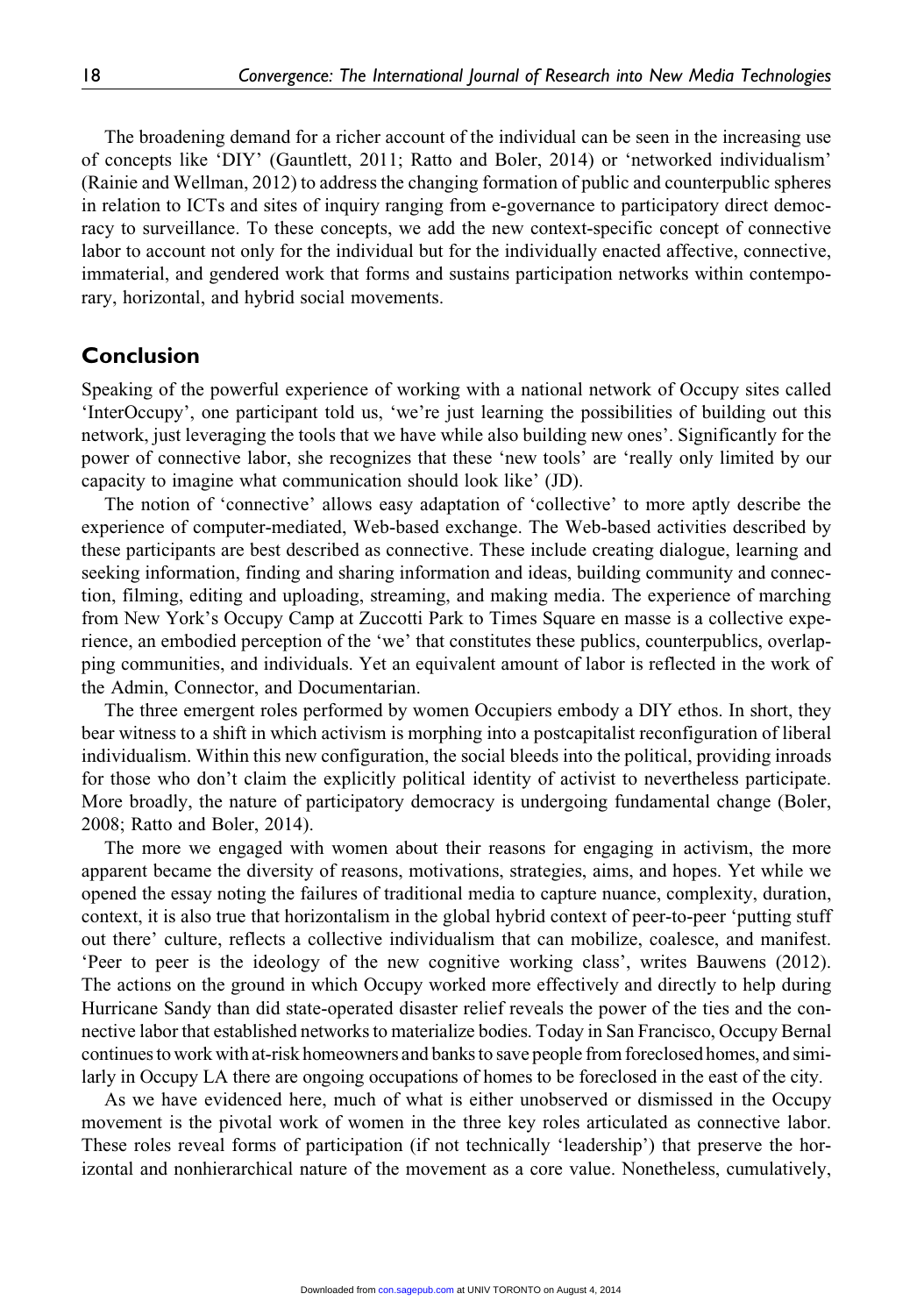these roles constitute a coherent labor structure in this so-called leaderless movement. While such practices resist the singular and simplistic platform commentators crave, they also outline an exciting new approach to the logic of connective action. Through grounded theory, we have explored women's hybrid activist practices to open conceptual space for identifying and articulating new modalities of politics, suggesting that *connective labor*, the crucial ingredient for successful, hybrid social movements, might offer a new theoretic in the discourse of social movement theory.

#### Acknowledgments

Special thanks to the thoughtful comments provided by the blind reviewers whose suggestions were exceptionally useful to our revisions.

#### **Notes**

- 1. The interviewees selected for this study were recruited in three ways: (a) attending General Assembly meetings and following up with women who were clearly active participants in the 'leaderless' movement; (2) contacting potential interviewees through Web presence, particularly Facebook and who thus held a consistent presence online and created a large volume of online content; and (3) snowball sampling. We interviewed, transcribed, and conducted three layers of coding, employing Atlas.ti qualitative data research software to analyze the content of interviews to come to these findings. We have engaged these multiple data in rigorous and multiple ways in order to listen closely for emergent ideas and practices described.
- 2. By no means does our focus on the immaterial, connective labor required for these roles engaging social and digital media eschew the significant material and physical labor within protest camps that these women Occupiers also took on and recounted to us. For rich discussions of the role of protest camps, see Feigenbaum et al. (2013). Our participants spent much time pursuing more visible and equally important forms of embodied activism (ranging from running services of food, medical help, clothing, donations, etc. at the Occupy Camps to facilitating General Assembly meetings to organizing and participating in street protests and other direct actions as well as catalyzing the Hurricane Sandy relief efforts and the antiforeclosure initiatives of Occupy LA in the form of Forts (setting up 'camp' in a family home slated for foreclosure and working with legal assistance, policies, and banks to preserve people's homes; see Michel Bauwens Thesis on Digital Labor, [http://blog.p2pfoundation.net/book-of-the-day-digital-labor/2012/11/18\).](http://blog.p2pfoundation.net/book-of-the-day-digital-labor/2012/11/18)
- 3. San Francisco, Oakland, Los Angeles, Orange County, Santa Barbara, Santa Cruz, New York, Toronto, and Melbourne.
- 4. It is also worth noting the key distinction between scholarly discourses about gendered dimensions of activism, and the actual histories of women's participation and leadership with social movements, which may or may not have been documented and/or analyzed (see Roseneil, 2000 for more discourse on equality and antihierarchy.)
- 5. Original reader was by D Star in 2002 but since then, an expanded edition has been put together by Dark Star Collective (ed) with contributions from R Dunbar-Ortiz, P Kornegger, J Freeman, E Goldman, V de Cleyre, M Creando, and R Zora in 2012.
- 6. As Epstein (1993: 188) notes, some feminists seek to avoid developing a politics with hard rhetorical stances, emphasizing instead concepts like self-determination rather than those captured in phrases like 'Smash the state'.
- 7. Of course, as per our outline of Bennett and Segerberg's concept of the logic of connective action above, we might here replace 'collective' with 'connective' political action (See also Bennett, 2012).
- 8. For further reading, see Marina Sitrin Everyday Revolutions: Horizontalism and Autonomy in Argentina (Zed Press 2012), and Sitrin, ed., Horizontalism: Voices of Popular Power in Argentina (AK Press, 2006b).
- 9. Retrieved April 9, 2014, from http://www.possible-futures.org/author/sitrin/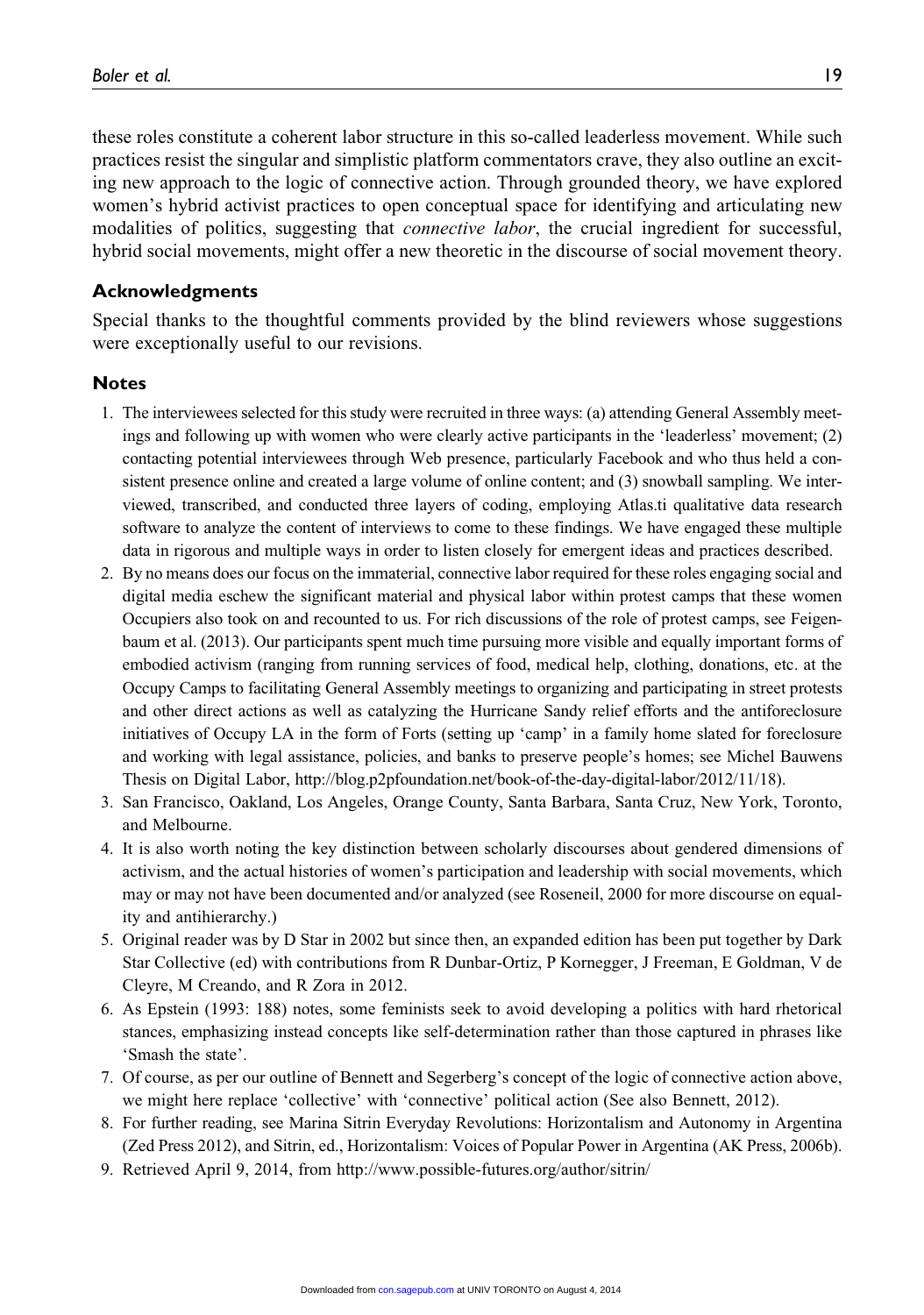- 10. See Sitrin M (ed) (2006b). The author also has her own Web site where discussion questions are posted (Sitrin, 2006a). For more, see [http://marinasitrin.com/?page\\_id](http://marinasitrin.com/?page_id=108)=[108](http://marinasitrin.com/?page_id=108)
- 11. See Horizontalism: Voices of Popular Power in Argentina by Marina Sitrin (2006b). Discussion questions retrieved from author's Web site [http://marinasitrin.com/?page\\_id](http://marinasitrin.com/?page_id=108)=[108](http://marinasitrin.com/?page_id=108)
- 12. Retrieved from [http://www.possible-futures.org/2012/01/09/horizontalism-and-territory/#sthash.](http://www.possible-futures.org/2012/01/09/horizontalism-and-territory/#sthash.PnbwolBC.dpuf) [PnbwolBC.dpuf](http://www.possible-futures.org/2012/01/09/horizontalism-and-territory/#sthash.PnbwolBC.dpuf) by Sitrin M (2012).
- 13. This typology of participants is similar to that used by Brian Davenport (2011). His roles 'the maven, the connector, and the salesman', which he argues are necessary in order for a social movement to be successful, do overlap with ours somewhat. However, our roles/descriptors are inspired by the terminology we heard our interviewees using to describe their own personal experiences rather than the broader archetypal forms often referenced in theoretical and scholarly argument in the absence of grounded research.
- 14. Notably, like Documentarians, Connectors also described self-skilling in social media to gain control over the means of information sharing, enabling them to sidestep controlled forms of communication and activist participation.
- 15. Robert Reich calls this type of immaterial labor 'symbolic-analytical services' tasks that involve 'problem solving, problem identifying, and strategic brokering activities'. This type of labor claims the highest value and thus Reich identifies it as the key to competition in the new global economy. He recognizes, however, that the growth of these knowledge-based jobs of creative symbol manipulation implies a corresponding growth of low-value and low-skill jobs of routine symbol manipulation, such as data entry and word processing. Here begins to emerge a fundamental division of labor within the realm of immaterial processes. He continues, 'The model of the computer, however, can account for only one face of the communicational and immaterial labor involved in the production of services. The other face of immaterial labor is the affective labor of human contact and interaction. This is the aspect of immaterial labor that economists such as Reich are less likely to talk about but that seems to me the more important aspect, the binding element. Health services, for example, rely centrally on caring and affective labor, and the entertainment industry and the various culture industries are likewise focused on the creation and manipulation of affects. To one degree or another, this affective labor plays a certain role throughout the service industries, from fast-food servers to providers of financial services, embedded in the moments of human interaction and communication. This labor is immaterial, even if it is corporeal and affective, in the sense that its products are intangible: a feeling of ease, well-being, satisfaction, excitement, passion – even a sense of connectedness or community' (Reich quoted in Hardt M (1999).
- 16. This new set of unpredictable variants, of rhizomatic threads of collective and connective energies, reflects the complex environment of hybrid social movements. Yet the actual, material labor that takes place enabling these grand events called such things as 'Occupy Wall Street' reveal in fact embodied persons teaching themselves and others these 'master's tools' in order to further shared visions for a better world. See Reich quoted in Hardt (1999).
- 17. Digital labor is an emerging area of study within digital and media studies and saw a watershed moment in 2006 with an international conference titled 'The Internet as Playground and Factory', organized by Trebor Scholz (2012) at the New School in New York. This event brought together an international group of Internet and media scholars who also bring diverse theoretical lenses through sharing background overall in critical theory and political economy of media. See also his recent edited book, Digital Labor: the Internet as Playground and Factory, NY: Routledge, 2013.
- 18. Henry Jenkins thinks that it's also important to focus on technology access, and the participation gap that extends across experiences, knowledge, skills, and mentorship. Underlying the discussion of participatory politics are struggles over democracy and inequality. Available at [http://civic.mit.edu/blog/](http://civic.mit.edu/blog/schock/henry-jenkins-participatory-culture-politics-and-learning) [schock/henry-jenkins-participatory-culture-politics-and-learning](http://civic.mit.edu/blog/schock/henry-jenkins-participatory-culture-politics-and-learning) written by Constanza-Chock in 2012.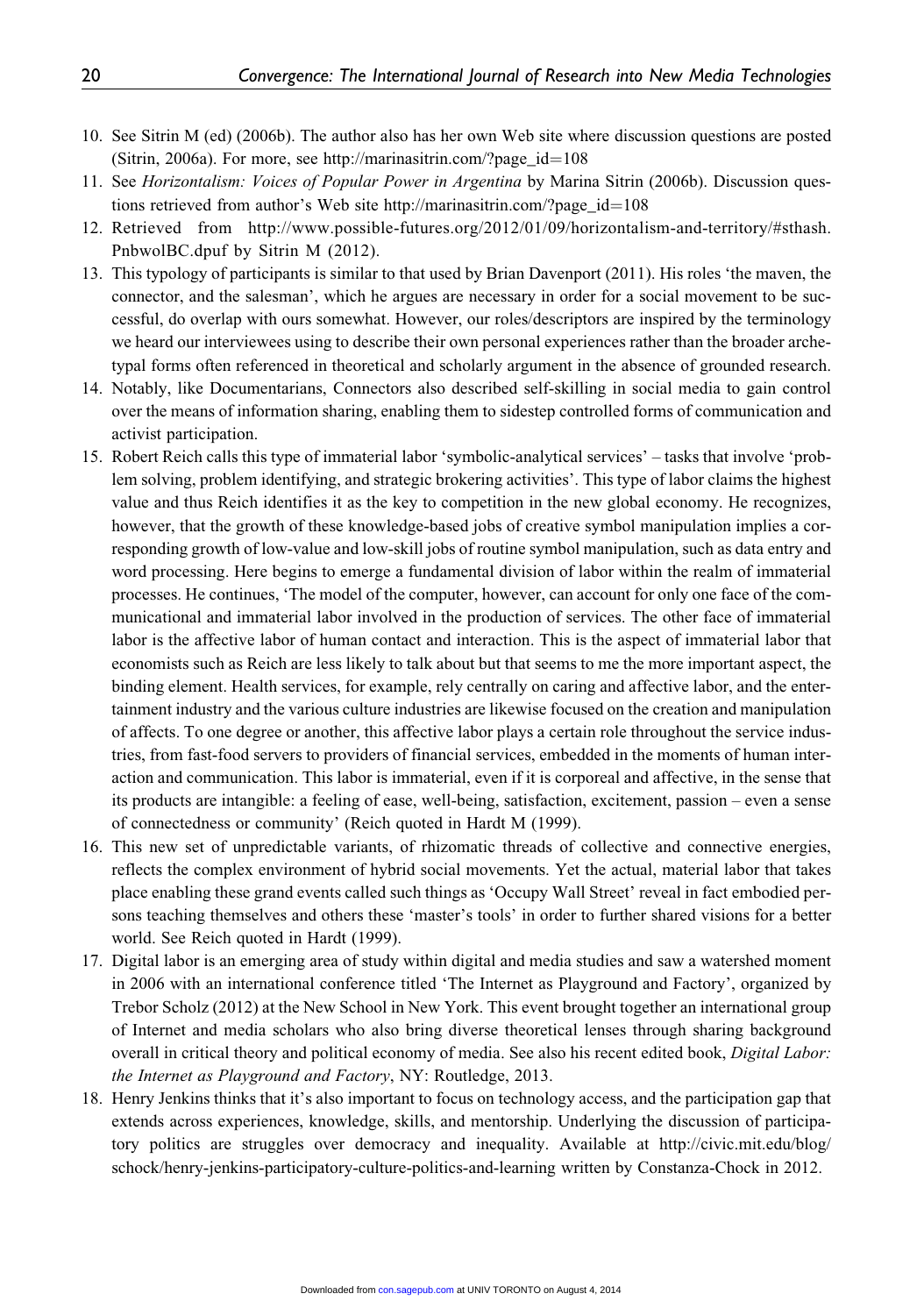#### References

- Bauwens M (2012) Thesis on Digital Labor. P2P Foundation's blog. Available at: [http://blog.p2pfoundation.](http://blog.p2pfoundation.net/book-of-the-day-digital-labor/2012/11/18) [net/book-of-the-day-digital-labor/2012/11/18](http://blog.p2pfoundation.net/book-of-the-day-digital-labor/2012/11/18) (accessed 07 April 2014).
- Bennett WL (2012) The personalization of politics political identity, social media, and changing patterns of participation. The Annals of the American Academy of Political and Social Science 644(1): 20–39.
- Bennett WL and Segerberg A (2012) The logic of connective action: digital media and the personalization of contentious politics. Information, Communication & Society 15(5): 739–768.
- Bhattacharjya M, Birchall J, Caro P, et al. (2013) Why gender matters in activism: feminism and social justice movements. Gender & Development 21(2): 277–293.
- Bimber B, Flanagin AJ, and Stohl C (2005) Reconceptualizing collective action in the contemporary media environment. *Communication Theory* 15(4): 365–388.
- Boler M (1999) Feeling Power: Emotions and Education. NY: Routledge.
- Boler M (2008) Digital Media and Democracy. Cambridge: MIT Press.
- Bräuchler B and Postill J (eds) (2010) Theorising Media and Practice. Bristol: Berghahn Books.
- Carpentier N, Dahlgren P, and Pasquali F (2013) Waves of media democratization: a brief history of contemporary participatory practices in the media sphere. Convergence: The International Journal of Research into New Media Technologies 19(3): 287–294.
- Castells M (2012) Networks of Outrage and Hope: Social Movements in the Internet Age. Cambridge: John Wiley & Sons.
- Chadwick A (2007) Digital network repertoires and organizational hybridity. Political Communication 24(3): 283–301.
- Constanza-Chock S (2012) Henry Jenkins: participatory culture, politics, and learning. MIT Center for Civic Media. Available at: [http://civic.mit.edu/blog/schock/henry-jenkins-participatory-culture-politics-and](http://civic.mit.edu/blog/schock/henry-jenkins-participatory-culture-politics-and-learning)[learning](http://civic.mit.edu/blog/schock/henry-jenkins-participatory-culture-politics-and-learning) (assessed 07 April 2014).
- Couldry N (2010) Theorising media as practice. In: Bräuchler B and Postill J (eds) *Theorising media and* practice. Bristol: Berghahn Books, pp. 35–54.
- Davenport B (2011) Occupy complexity: using complexity to examine the occupy wall St. movement. *Emer*gence: Complexity & Organization 13(4): 87–93.
- Della Porta D and Diani M (2009) Social Movements: An Introduction. Oxford: John Wiley & Sons.
- Dietz J (2013) Occupy Wall Street turned movements into international networks that didn't exist before. OuiShare: Connecting The Collaborative Economy. Available at: [http://magazine.ouishare.net/2013/](http://magazine.ouishare.net/2013/01/nathan-schneider-occupy-wall-street/) [01/nathan-schneider-occupy-wall-street/](http://magazine.ouishare.net/2013/01/nathan-schneider-occupy-wall-street/) (accessed 7 April 2014).
- Epstein B (1993) Political Protest and Cultural Revolution: Nonviolent Direct Action in the 1970s and 1980s. Berkeley and Los Angeles: University of California Press.
- Epstein B (1988) The politics of prefigurative community: the non-violent direct action movement. Reshaping the US Left: Popular Struggles in the 1980s. London: Verso, pp. 63–92.
- Epstein B (2002) The politics of prefigurative community. In: Duncombe S (ed) Cultural resistance reader. London, New York: Verso, pp. 333–346.
- Feigenbaum A, Frenzel F, and McCurdy P (2013) Protest Camps. London: Zed Books.
- Freeman J (1972–1973) The tyranny of structurelessness. *Berkeley Journal of Sociology* 17: 151–164.
- Gauntlett D (2011) Making is Connecting. Cambridge: Polity Press.
- Graeber D (2013) The Democracy Project: A History, a Crisis, a Movement. New York: Random House LLC.
- Gray CH and Gordon-Lopez A (2014) Social Media in Conflict: Comparing military and social movement technocultures, (forthcoming).
- Hardt M (1999) Affective labor. Boundary 2 26(2): 89–100.
- Hardt M (2013) Preoccupying: Michael Hardt. The Occupied Times. Available at: [http://theoccupiedtimes.](http://theoccupiedtimes.org/?p=11585#sthash.6HvSRmTF.dpuf) [org/?p](http://theoccupiedtimes.org/?p=11585#sthash.6HvSRmTF.dpuf)=[11585#sthash.6HvSRmTF.dpuf](http://theoccupiedtimes.org/?p=11585#sthash.6HvSRmTF.dpuf) (accessed 7 April 2014).
- Hochschild A (1983) The Managed Heart. The Commercialisation of Human Feeling. Berkely and Los Angeles: University of California Press.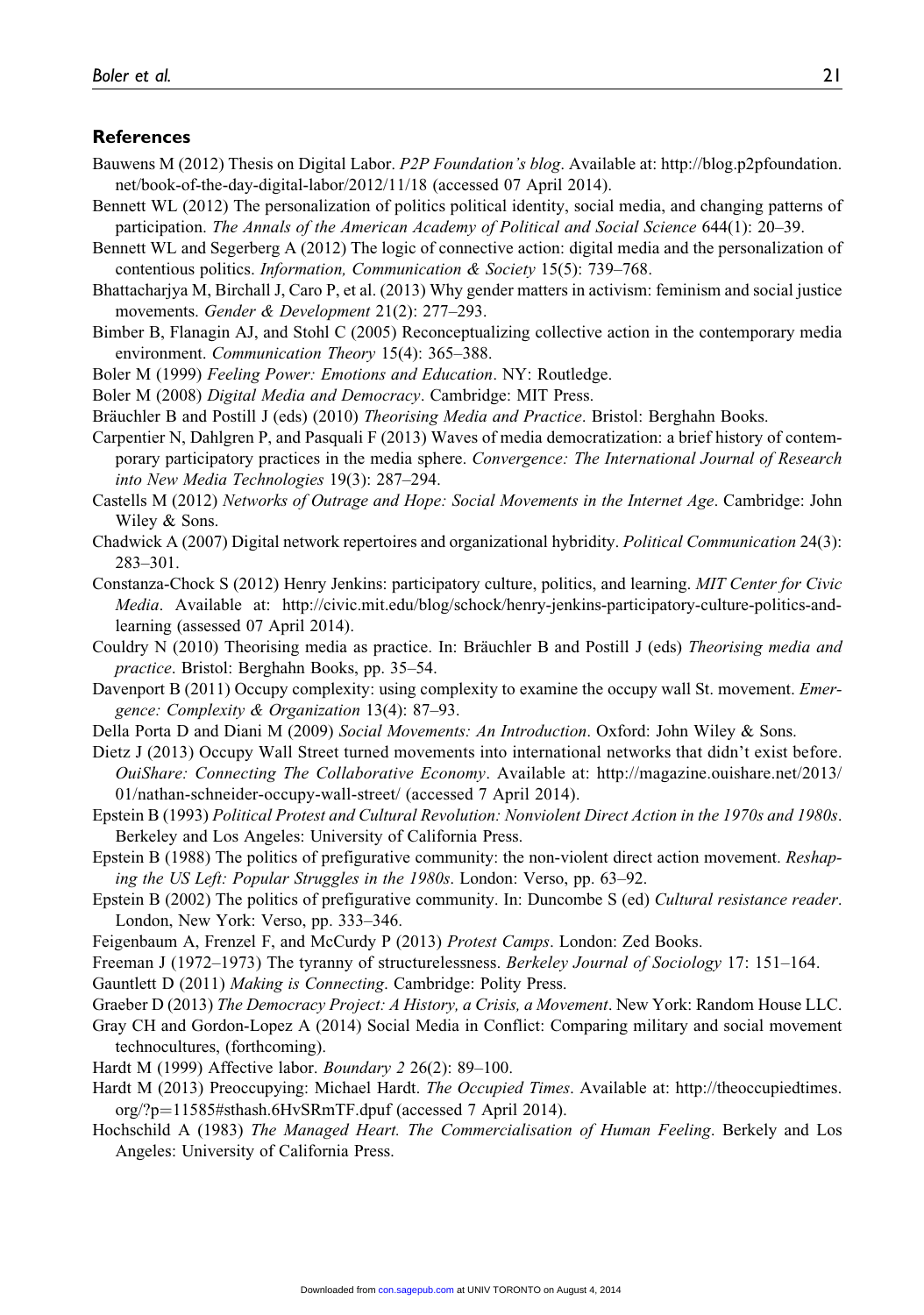- Jenkins H and Carpentier N (2013) Theorizing participatory intensities: a conversation about participation and politics. Convergence: The International Journal of Research into New Media Technologies 19(3): 265–286.
- Karpf A (2011) The Human Voice: The Story of a Remarkable Talent. New York: Bloomsbury Publishing.
- Lazzarato M (1996) Immaterial labor. In: Virno P and Hardt M (eds) Radical Thought in Italy: A Potential Politics. Minneapolis and London: University of Minnesota Press, pp. 133–147.
- Levine C (1975) The tyranny of tyranny. Dark Star Distribution Services. Available at: [http://tal.bolo-bolo.](http://tal.bolo-bolo.co/en/c/cl/cathy-levine-the-tyranny-of-tyranny.pdf) [co/en/c/cl/cathy-levine-the-tyranny-of-tyranny.pdf](http://tal.bolo-bolo.co/en/c/cl/cathy-levine-the-tyranny-of-tyranny.pdf)
- Lim M (2012) Clicks, Cabs, coffee houses: social media and the oppositional movements in Egypt (2004–2011). Journal of Communication 62(2): 231–248.
- Lim M (2013) Framing Bouazizi: 'White lies', hybrid network, and collective/connective action in the 2010–11 Tunisian uprising. Journalism 14(7): 921–941.
- Moore H (2014) Thomas Piketty is a rock-star economist can he re-write the American dream? theguardian. com, (27 April 2014). Available at [http://www.theguardian.com/commentisfree/2014/apr/27/thomas](http://www.theguardian.com/commentisfree/2014/apr/27/thomas-piketty-economist-american-dream)[piketty-economist-american-dream](http://www.theguardian.com/commentisfree/2014/apr/27/thomas-piketty-economist-american-dream) (accessed 2 May 2014)
- Postill J (2010) Introduction: theorizing media and practice. In: Bräuchler B and Postill J (eds) Theorising media and practice. Bristol: Berghahn Books, pp. 1–32.
- Roseneil S (2000) Common Women, Uncommon Practices: The Queer Feminisms of Greenham. London: Cassell.
- Rainie L and Wellman B (2012) Networked. The New Social Operating System. Cambridge: MIT Press.
- Ratto M and Boler M (2014) DIY Citizenship: Critical Making and Social Media. Cambridge: MIT Press.
- Rogers S (2011) What Occupy Wall Street Owes to Feminist Consciousness-Raising. Ms Magazine blog. Available at: [https://msmagazine.com/blog/2011/12/13/what-occupy-wall-street-owes-to-feminist-con](https://msmagazine.com/blog/2011/12/13/what-occupy-wall-street-owes-to-feminist-consciousness-raising/)[sciousness-raising/](https://msmagazine.com/blog/2011/12/13/what-occupy-wall-street-owes-to-feminist-consciousness-raising/) (accessed 7 April 2014).
- Scholz T (ed) (2012) Digital Labor: The Internet as Playground and Factory. New York: Routledge.
- Seuffert N (2013) Occupy, financial fraternity and gender ventriloquism. Law, Culture and the Humanities. Epub ahead of print 10 Jan 2013. DOI: 10.1177/1743872112466711.
- Sitrin M (2006a) Horizontalism. Posted by Marina sitrin: dreaming the impossible. Available at: [http://mar](http://marinasitrin.com/?page_id=108)[inasitrin.com/?page\\_id](http://marinasitrin.com/?page_id=108)=[108](http://marinasitrin.com/?page_id=108) (accessed 7 April 2014).
- Sitrin M (ed) (2006b) Horizontalism: Voices of Popular Power in Argentina. Oakland: AK Press.
- Sitrin M (2012) Horizontalism and Territory. In: Possible Futures  $-A$  Project of the Social Science Research Council. Available at: [http://www.possible-futures.org/2012/01/09/horizontalism-and-territory/#sthash.](http://www.possible-futures.org/2012/01/09/horizontalism-and-territory/#sthash.PnbwolBC.dpuf) [PnbwolBC.dpuf](http://www.possible-futures.org/2012/01/09/horizontalism-and-territory/#sthash.PnbwolBC.dpuf) (accessed 7 April 2014)
- Snow DA, Rochford EB, Worden SK, et al. (1986) Frame alignment processes: micromobilization and movement participation. American Sociological Review 51(4): 464–481.
- Star D (2012) Quiet Rumours: An Anarcha-Feminist Reader. 3rd ed. Oakland: AK Press Collective.
- Tarrow S (2011) Why Occupy Wall Street is not the tea party of the left. Foreign Affairs (Published by the Council on Foreign Relations). Available at: [http://www.foreignaffairs.com/articles/136401/sidney-tar](http://www.foreignaffairs.com/articles/136401/sidney-tarrow/why-occupy-wall-street-is-not-the-tea-party-of-the-left)[row/why-occupy-wall-street-is-not-the-tea-party-of-the-left](http://www.foreignaffairs.com/articles/136401/sidney-tarrow/why-occupy-wall-street-is-not-the-tea-party-of-the-left) (accessed 26 June 2014).
- Terranova T (2000) Free labor: Producing culture for the digital economy. Social Text 18(2): 33–58.
- Van Dijk J (2012) The Network Society. London: Sage Publications.
- Virno P (2003) Virtuosity and revolution. Make worlds NEURO networking europe. Available at: [http://](http://makeworlds.net/node/34) [makeworlds.net/node/34](http://makeworlds.net/node/34) (accessed 7 April 2014).

#### Author biographies

Megan Boler is a professor of feminist philosophy and social theory, education, and media at the University of Toronto, Canada. Her recent edited books include Digital Media and Democracy: Tactics in Hard Times (2010) and DIY Citizenship Critical Making and Social Media (2014).